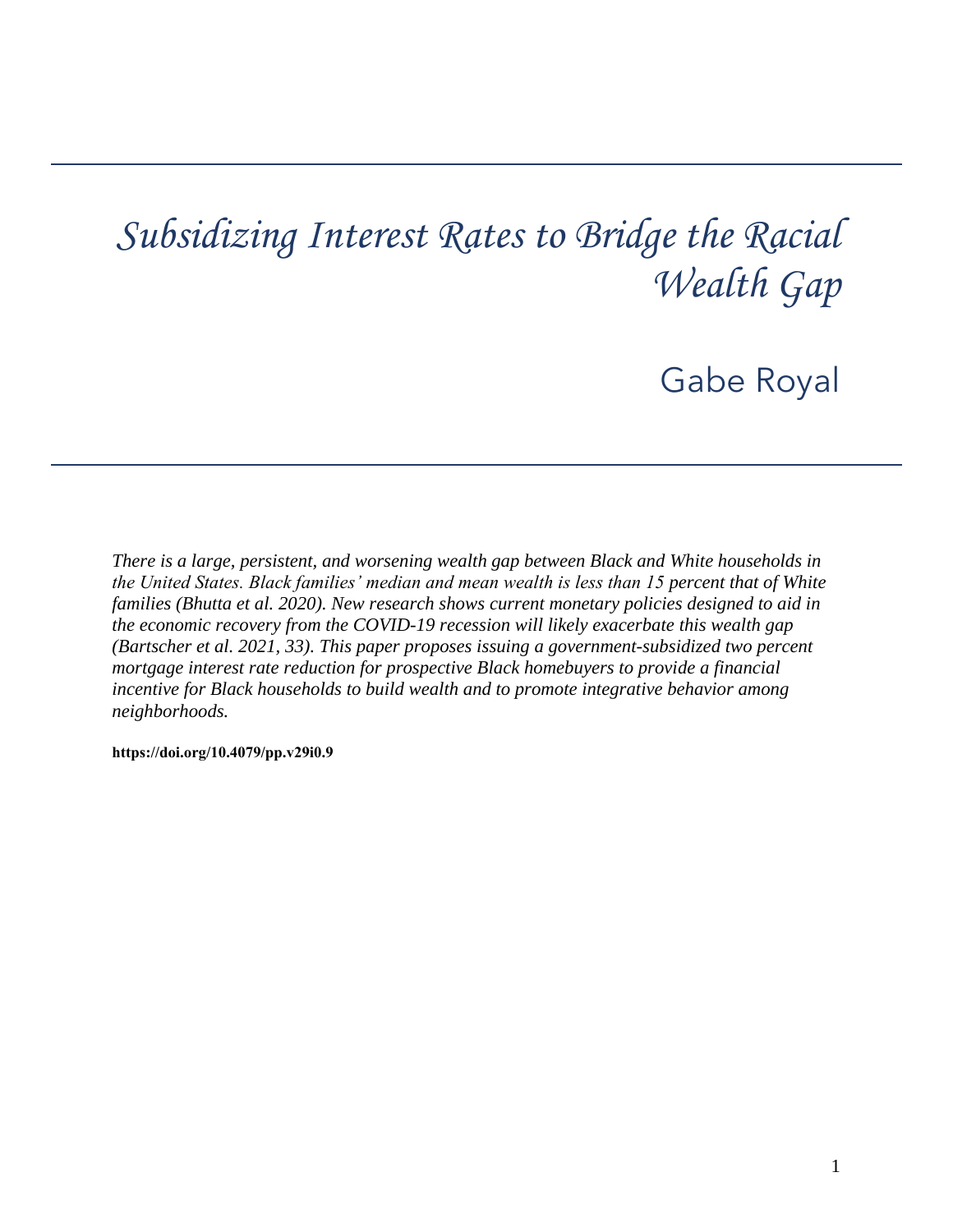still serving active-duty in the Army since commissioning in 2012. He focuses his studies on cryptocurrencies, decentralized finance, and wealth inequality. In his free time, Gabe enjoys **Gabe Royal** is a second-year PhD student in the Public Budgeting and Finance field of study. He majored in U.S. History and American Politics at the United States Military Academy and is watching sports and traveling with his family.

# ACKNOWLEDGEMENTS

 The author owes the U.S. Military Academy and United States Army a great deal for providing for research which advances racial equity. Of course, this paper would not even be submitted if it were not for the encouragement, guidance, and editing of Professor Anil Nathan. The author deeply the opportunity for an advanced graduate education at the Trachtenberg School. He offers his sincere gratitude to Professor Kathy Newcomer for the inspiration to pursue and design practical appreciates the entire Policy Perspectives team for their thoughtful feedback and editing assistance.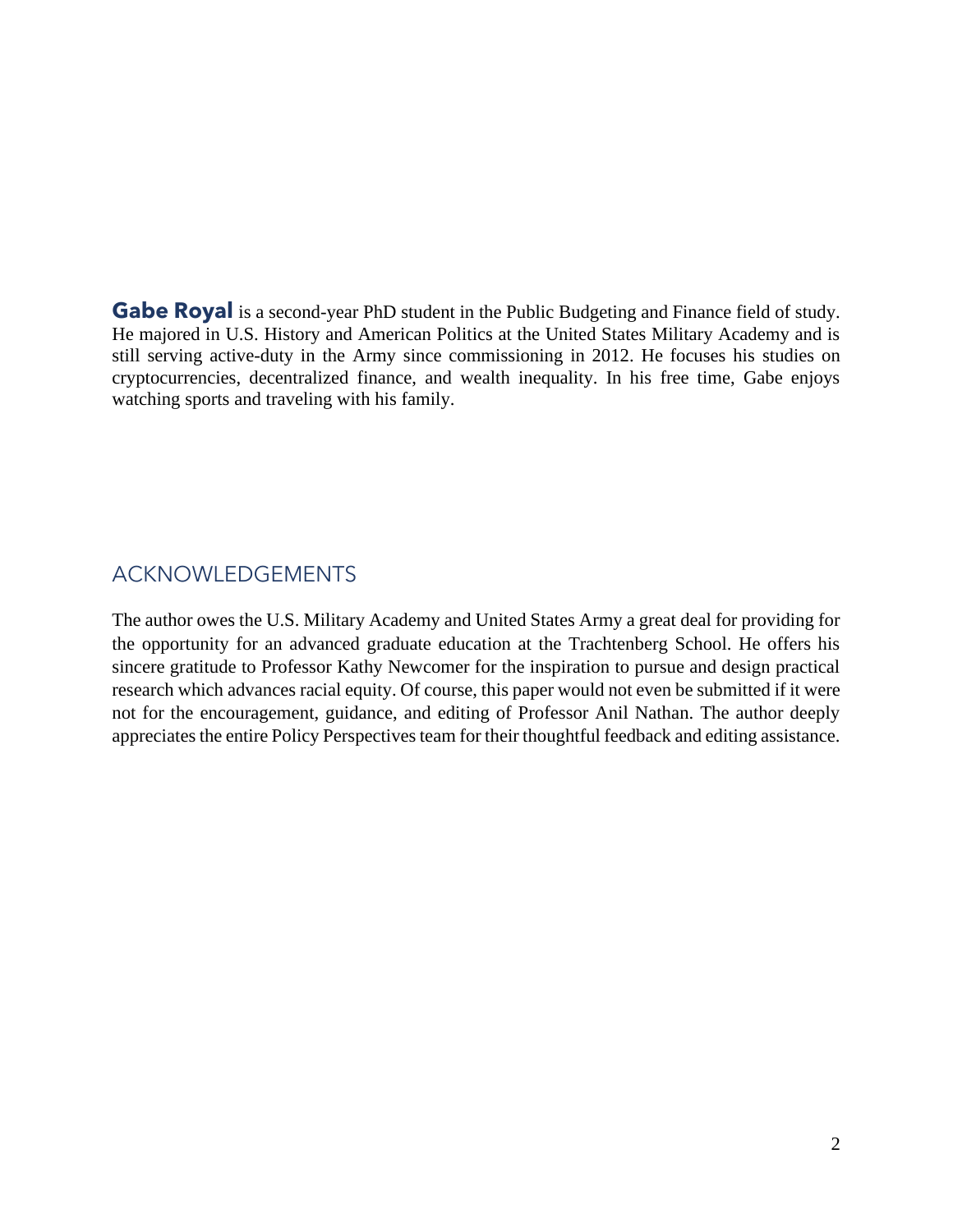## **INTRODUCTION**

 Color of Law, Richard Rothstein provides evidence that racial segregation was not just an unsanctioned "de facto" state of affairs in America, but a deliberate and purposeful "de jure" system of discrimination sanctioned by laws. He argues that given a historical understanding of unconstitutional segregation and de jure discrimination against Black America, "'Let bygones be bygones' is not a legitimate approach if we wish to call ourselves a constitutional democracy" (Rothstein 2018, xii). In his view, a history of de jure segregation problems requires active, de jure answers. Nevertheless, the idea of reparations has several negative connotations. How do you place a dollar value on the second- and third-order effects of centuries of unpaid labor? How could the government possibly fund cash handouts to Black America? Would there be a cutoff for Black A debate over equality vs. equity-based public policies has arisen in current affairs. In The Americans who are already financially well off?

 Because of wealth's compounding effects, existing conditions matter. Assuming equal treatment, someone in a poor financial state (e.g., bad credit, low savings for down payment) faces harsher of credit markets inevitably depresses African Americans' ability to accumulate wealth (Chiteji Under existing conditions, equal treatment will not help bridge the wealth gap (Aliprantis et al. 2018). The deleterious second and third-order effects of barring African Americans from owning homes and building equity in certain real estate markets for centuries still manifest today. financial terms (usually in the form of higher interest rates) than someone in good financial standing when applying for or receiving a business loan or mortgage. Thus, the natural operation 2010). Further, new research shows that current accommodative monetary policies will widen the racial wealth gap (Bartscher et al. 2021). Households which already hold interest-rate sensitive assets, like equities and real estate, benefit disproportionately from accommodative policies aimed at increasing liquidity in the system and spurring macroeconomic growth following a recessionary event. Monetary policy instruments like quantitative easing and federal funds rate reductions also exacerbate pre-existing wealth gaps.

 remains: public policy should go beyond equal treatment to address historic inequity. The federal government subsidizes farming and sets price floors in certain agricultural markets. Specific to housing, governments at various levels have set price ceilings (e.g., rent control). This paper for the idea that a government subsidy in the form of an interest rate reduction might incentivize However, the implementation of such a policy could be difficult and come at a significant cost to the government. The efficacy of such a subsidy in achieving equity goals should be compared to the potential efficacy and relative cost of other programs, such as unrestricted cash grants. More empirical research is needed that addresses this policy proposal more specifically. Because of the amount of research in the field and the complexity of the issue, this paper will focus only on Rothstein (2018) prefers the term "remedies" over "reparations," but the implication proposes and analyzes what a government subsidy in the form of an interest rate reduction for Black Americans might look like. Both microeconomic theory and related research offer support Black Americans to buy homes, start businesses, and potentially decrease the racial wealth gap. African Americans and home ownership. This is not to ignore other marginalized minority groups and the issues they face.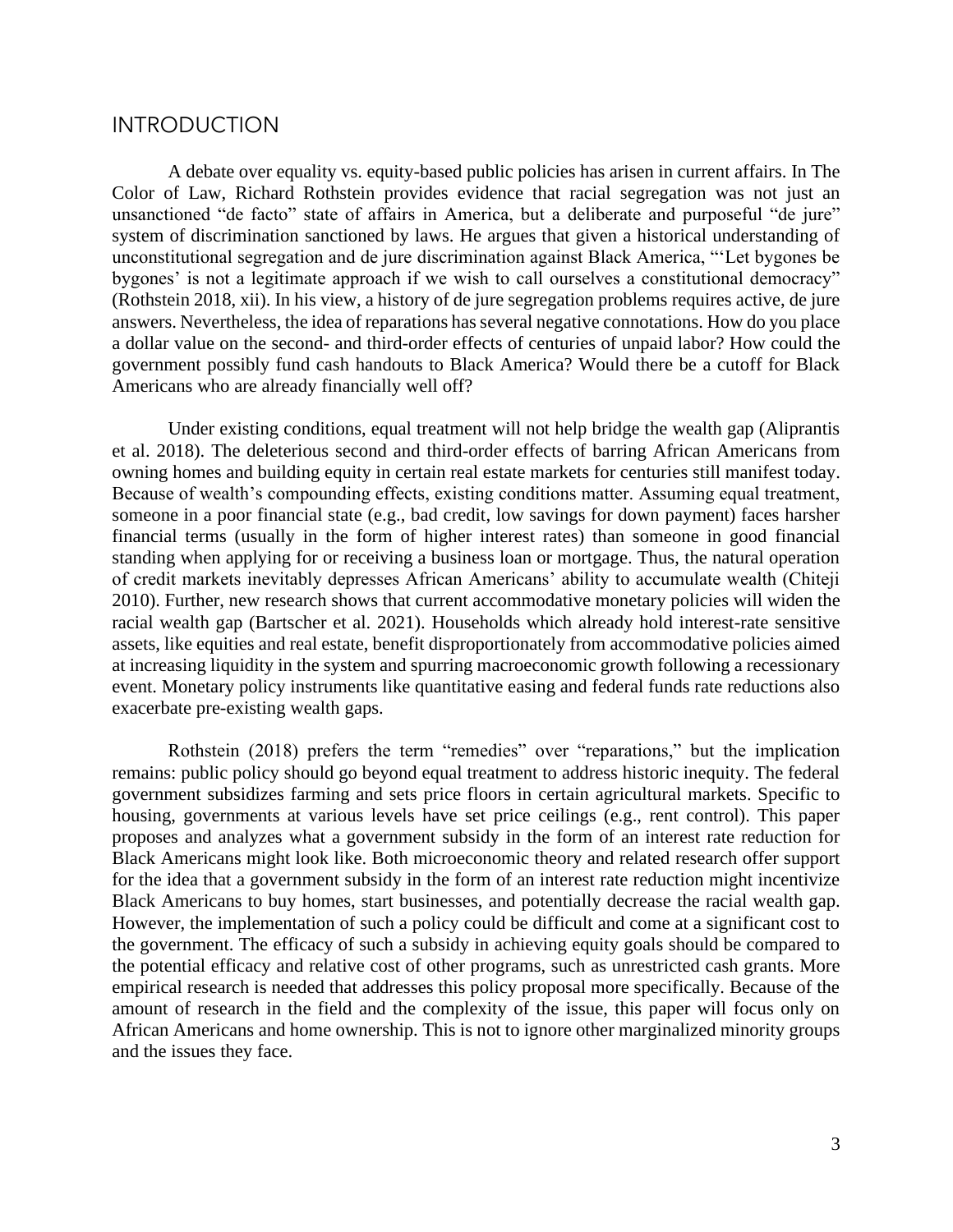# BACKGROUND AND RELEVANT RESEARCH ON THE RACIAL WEALTH GAP

 their debts. It is the measure of what someone truly owns. Owning assets that appreciate or There is a large, persistent, and worsening wealth gap between Black and White households in the academics differ on what can or should be done about the racial wealth gap, but the facts are clear: Wealth is the sum of the total market value of a person's assets of worth subtracted by all hold/store value in an inflationary environment is absolutely critical to socioeconomic mobility. United States (Survey of Consumer Finances 2019). Economists, pundits, policymakers, and

|               |           | <b>SCF 2016</b> | <b>SCF 2019</b> |              |              |  |  |
|---------------|-----------|-----------------|-----------------|--------------|--------------|--|--|
|               | White     | <b>Black</b>    | White           | Gap Increase | <b>Black</b> |  |  |
| Median wealth | \$163,000 | \$16,000        | \$188,200       | \$17,100     | \$24,100     |  |  |
| Mean Wealth   | \$901,000 | \$140,000       | \$983,400       | \$79,900     | \$142,500    |  |  |

**Table 1**. Wealth Gap Increase Between 2016-2019 Surveys of Consumer Finances

*Source*: Table prepared by author; Surveys of Consumer Finances

- Black families' median and mean wealth is less than 15 percent that of White families (Bhutta et al.  $2020$ )<sup>1</sup>
- ● Black households hold more debt, less home equity, less real estate, less stocks, and less savings/checking (Kent and Ricketts 2021; Bhutta et al. 2020)
- ● Black households possess a higher concentration of low-average-return assets in their portfolios than Whites
- Far fewer Black households report receiving an inheritance than Whites, and the average value of those do are five times smaller than that of their White counterparts
- White people are three-times as likely to be business owners than Black people

# WEALTH AND INCOME GAPS

 Most early studies hypothesized that the income gap could explain the racial wealth gap (Blau and Graham 1990; Altonji and Doraszelski 2005; Barsky et al. 2002). Indeed, White families

 $1$  The difference at the median was even starker than at the mean. Much of the SCF data is in "Black and Hispanic" but the scope of this paper is limited to the Black/White wealth gap. This is not to ignore other racial/ethnic wealth gaps (or the overall wealth gap regardless of race), but to focus on addressing historic inequality specific to African Americans.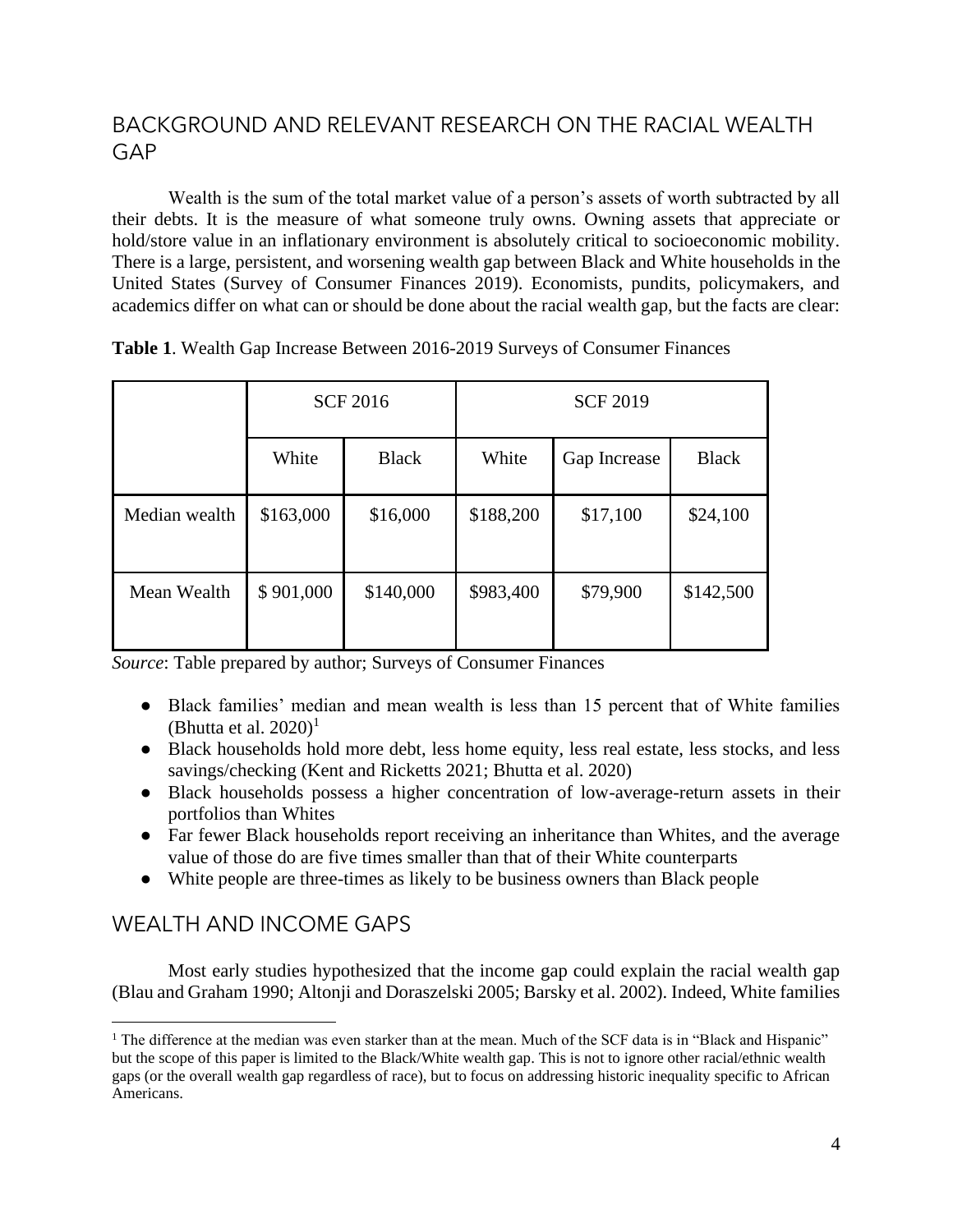receive about twice the income of Black families averaged across multiple studies since the 1960s (Aliprantis and Carroll 2019). But a two-times disparity in income fails to explain a five- to ten- times disparity in wealth. Further, high- and middle-income White families are much wealthier than Black families with the same income. And even as income disparities decrease over time, the wealth gap persists (Aliprantis et al. 2018).

 racial wealth gap (Aliprantis et al. 2018). The clichéd saying "it takes money to make money," would appear to be right. The labor income gap can account for the racial wealth gap, but it would take over 200 years, all else remaining equal, for Black mean wealth be 90 percent of White mean New studies show that the compounding effects of wealth are the hardest to address in the wealth (Aliprantis et al. 2018, 3). Simply put, because of how wealth accumulation works in our economic system, initial conditions and the existing wealth gap matter.

 Income-focused public policy efforts have a great deal of political salience today. Some believe central bankers should be responsible for bridging financial racial gaps. In the 116th Congress, Democrats introduced a bill (Federal Reserve Racial and Economic Equity Act 2020) to add new mandates for the Federal Reserve, namely:

- 1) To add demographic reporting requirements;
- 2) To amend the outlined mission in the Federal Reserve Act to include a "duty to minimize and eliminate racial disparities" (Federal Reserve Racial and Economic Equity Act 2020).

 Alternative fiscal policy measures have been proposed as well. Reducing Black unemployment, universal basic income proposals, and raising the minimum wage are all examples of hotly debated topics for today's Congress. President Joe Biden's American Jobs Plan and massive infrastructure law specifically address minority unemployment and income disparities, as well.

 These are income-centered solutions for a wealth accumulation problem. Even if America achieves Americans began the race for socioeconomic mobility with Black America forcibly held back from the start. After chattel slavery, false starts during Reconstruction like the Freedman's Savings GI bill for veterans returning from war, prejudicial de facto segregation like bank redlining (McIntosh et al. 2020), and blatant de jure segregation (Rothstein 2018), new policies must address However, much of the political dialogue is centered on addressing income disparities to fix the racial wealth gap. Proposals for reparations reference unrestricted cash transfers to African Americans. Such proposals are politically unpopular and incredibly expensive (Hadavi 2020). a perfectly level playing field and its leadership ensures public policies center on equality, White Bank, the 1921 Tulsa Massacre of "Black Wall Street," structurally limiting Black access to the pre-existing wealth disparities.

#### WHY FOCUS ON HOUSING? MIRRORING THE WEALTH GAP

 In a study of overall wealth in America, The Brookings Institution determined that "nonfinancial assets" – the vast majority of which is made up of real estate – accounts for  $28$  stocks and bonds (Sawhill and Pulliam 2019). Further, real estate ownership and business percent of household assets in the United States (McIntosh et al. 2020). However, holding/owning real estate is more common among lower- and middle-class Americans than financial assets like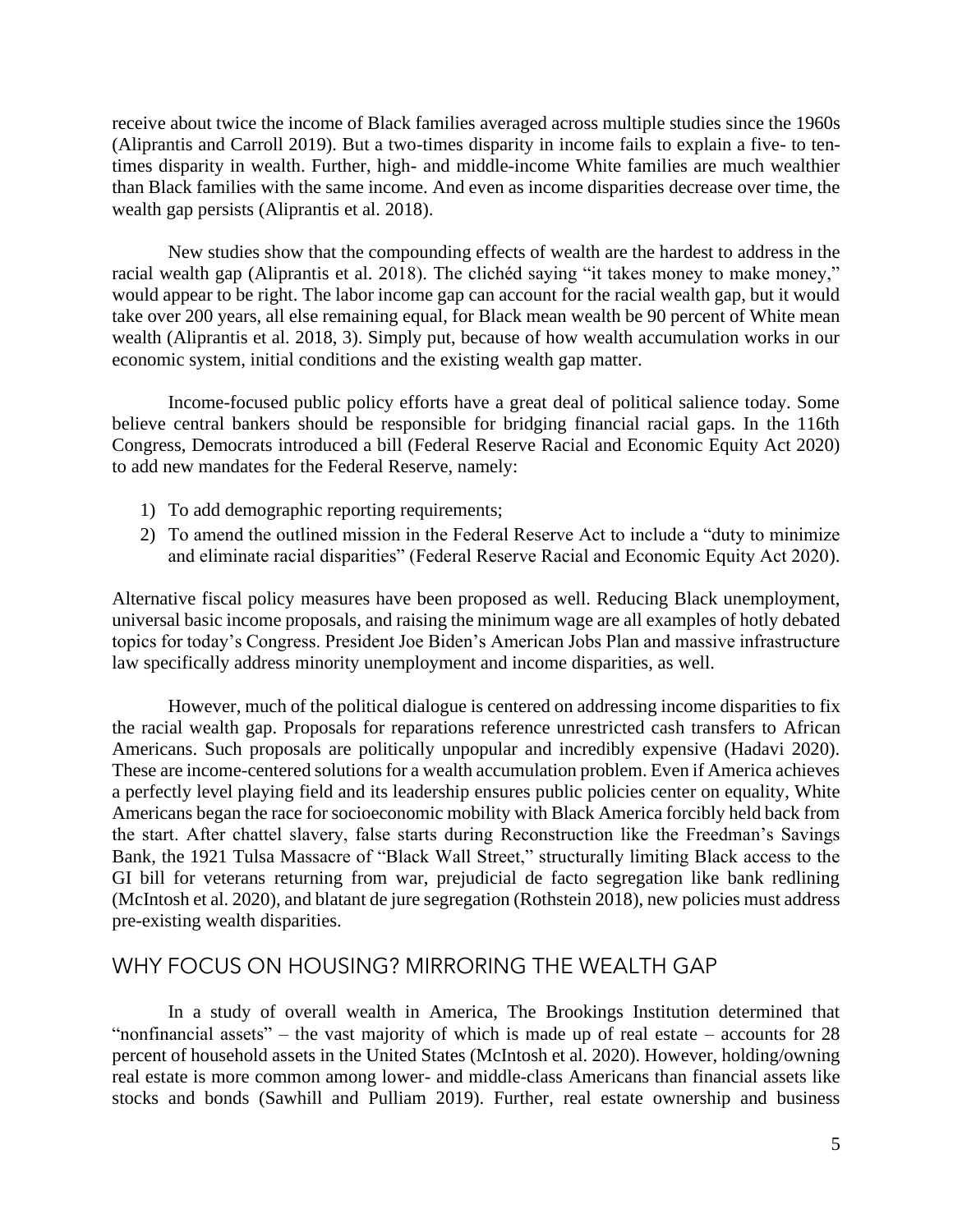ownership have income-generating potential and are generally a faster way for the lower- and appreciate slower, on average) (Goodman and Mayer 2018). As Black people are over-represented in poverty compared to the overall U.S. population and have the lowest median household income by race and/or Hispanic origin (Creamer 2020), they are less able to accumulate the income and middle-classes to build wealth than owning financial assets like stocks and bonds (which financial assets that would decrease the racial wealth gap.

 Several studies show that the racial wealth gap closely mirrors a racial housing gap. Misra ownership rates for Black households every decade for the last 30 years. Amadeo and Potters might be a good place to start but promoting home ownership alone – without considering issues (2015) found that equal home ownership rates would reduce the wealth gap between Black and White families by 31 percent, and that if Black families got the same investment returns that White families do from homes currently owned, wealth inequality would be cut by 16 percent. Goodman and Mayer (2018) explored close correlations between the increasing wealth gap and falling home (2021) explained why home equity is such an effective and reliable way to build wealth and how the U.S. government has not only made it easier for Whites to purchase homes, but also protected those investments through favorable tax policies for homeowners. Focusing on real estate equity of segregation – may not fix the racial wealth gap. As such, the forthcoming literature review and policy proposal address both these issues.

## SEGREGATION MATTERS: HOUSING APPRECIATION IN SEGREGATED NEGIHBORHOODS

 Black people in segregated neighborhoods are more likely to go to prison (Semuels 2020), drop segregation can be explained by the de facto and de jure "top-down" segregation (e.g., Black poor and low-income families with bad credit receive higher interest rates – regardless of color (Brennan 2020) – and cheaper homes are more commonly available in segregated minority communities (Semuels 2020). Finally, there are both economic and psychological cost barriers to integrating communities. In Why Are All the Black Kids Sitting Together in the Cafeteria? at a young age. She argues that "connecting with peers who are having a similar experience as your own serves as a buffer, as a protective force" (Jaschik: Tatum Interview 2017) against the These pre-existing wealth disparities are unavoidably connected to the issue of segregation. out of school (Sparks 2017), foreclose on a home (Ireland 2010), or work in lower-paying portions of the labor market (Banks 2019). Segregation is a sensitive and complex issue. Much of Codes, Jim Crow) passed down from botched, 19th century Reconstruction policies. But segregation is cyclical, hard to break, and self-reinforcing for natural reasons as well. For example, psychologist Beverly Daniel Tatum (2017) explores why children of color tend to "self-segregate" racism and institutional injustices they see in the world.

 accumulates equity it can serve as a store of value and a hedge against inflationary forces. But housing investments than White households (Oliver and Shapiro 1995) and that residential Flippen's research was an attempt to identify "the mechanisms through which neighborhood racial One of the advantages to real estate and housing equity as a wealth asset is that as it several studies throughout the 1990s showed that minority households saw lower returns to segregation was correlated with highly concentrated levels of poverty and "social dislocations" (Flippen 2004, 1524) in minority neighborhoods (Jargowsky 1997; Massey and Denton 1993).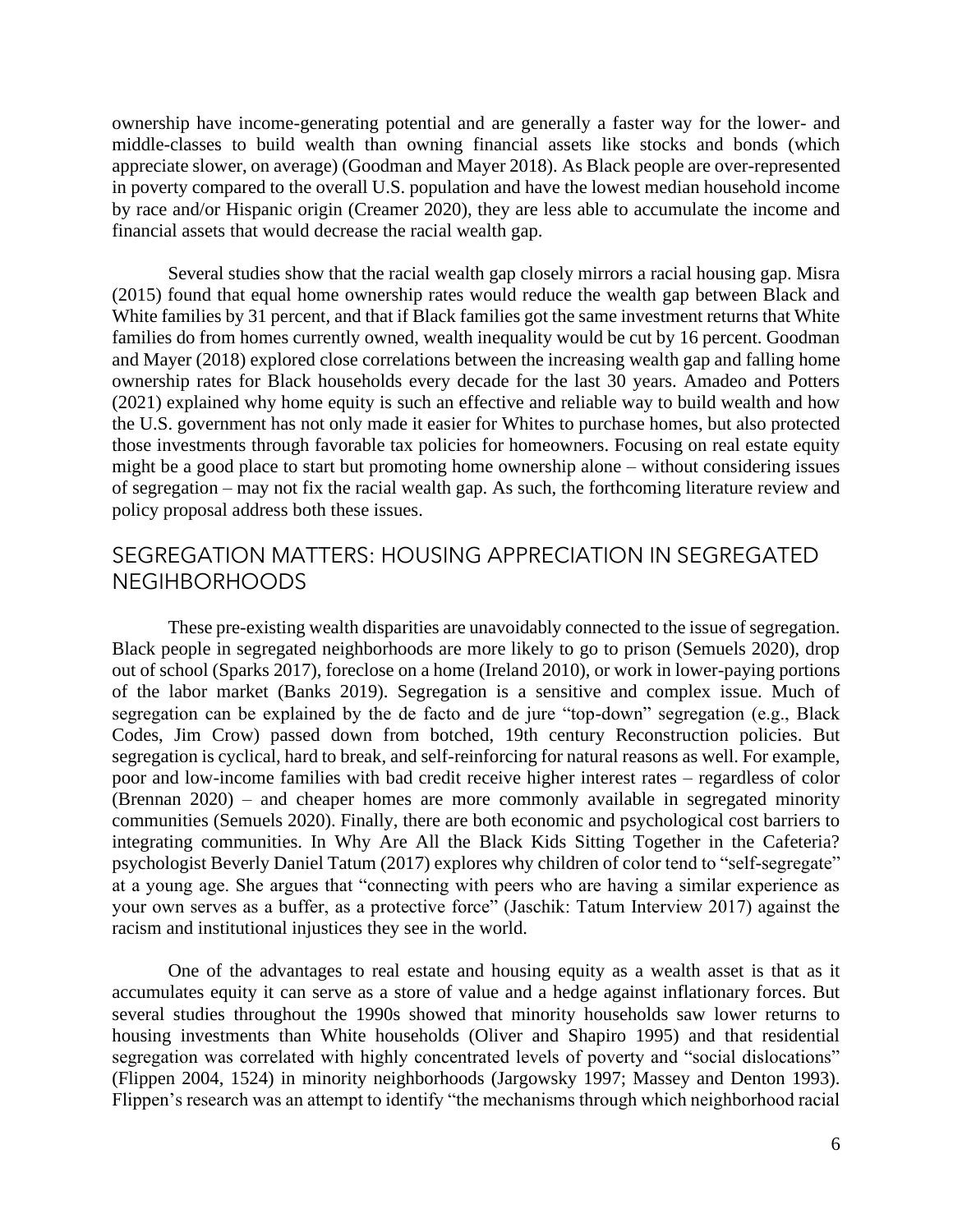minority makeup might affect housing appreciation and hypothesized that both would be significant in their influence: taste-based discrimination (i.e., Whites' preference for homogenized compensation affects minority housing appreciation" (Flippen 2004, 1524) while controlling for race-independent socioeconomic conditions that happen to be highly correlated with race, similar to Munnell et al. (1996). Flippen outlined two mechanisms through which a neighborhood's neighborhoods) and "other conditions that affect the utility and desirability of neighborhoods" (e.g., school quality, crime) (Flippen 2004, 1524).

 periods (pre-1970, 1970-1980, and 1980-1990 census data). Most importantly, she found "clear negatively impacted housing appreciation even when controlling for socioeconomic and housing characteristics. Controlling for these same characteristics eliminated the "negative effects of neighborhoods continue to experience lower price growth even net of these nonracial factors" Consistent with previous studies, Flippen found that the mean and median Black households experienced drastically lower rates of home value appreciation across three time evidence" (Flippen 2004, 1544) to support that high levels of neighborhood minority concentration integrated neighborhoods relative to all-white neighborhoods" but "highly segregated minority (Flippen 2004, 1544). Her research pointed to the value of living in an integrated or all-White neighborhood when it comes to wealth accumulation.

 But evidence supports that people may still choose to segregate. Tiebout (1956) saw goods available to customers, or the residents choosing where to live. He developed a local government model based on economic principles where economic man was a "consumer-voter" who "voted with their feet" (Tiebout 1956, 419). The act of moving or failing to move replaced different local governments and neighborhoods as choice sets of various amenities and public the usual market test of willingness to buy a good and revealed the consumer-voter's demand for public goods. Tiebout's theory of local expenditures was instrumental in shaping the thinking of those who studied segregation from an economic perspective thereafter.

 costs and real amenities in favor of examining endogenous responses to changing the racial found that homeowners of all races were more likely to move into neighborhoods with a greater and local amenities) were more important in explaining patterns of segregation (Caetano and Under sorting equilibrium (Bayer and Timmins 2005) assumptions, the demographic compositions of neighborhoods will not change without large alterations in real amenities. Others like Schelling (1971) challenged models of studying segregation solely on "practical," economic factors and posited that racial compensation is itself a "natural" amenity for human beings. Such disequilibrium models of segregation are mostly theoretical and downplay the roles of moving compositions of neighborhoods (Caetano and Maheshri 2019). Caetano and Maheshri (2019) sought to unify the equilibrium and disequilibrium models by developing methods to measure endogenous responses to racial convergence, moving costs, and the utility of real amenities. They share of residents of their own race. But elements of non-discriminatory sorting (both moving costs Maheshri 2019, 32).

## DISCRIMINATORY PRACTICES

 President Gerald Ford signed the Home Mortgage Disclosure Act (HMDA) into law in 1975, then requiring financial institutions to report and maintain records on loan information for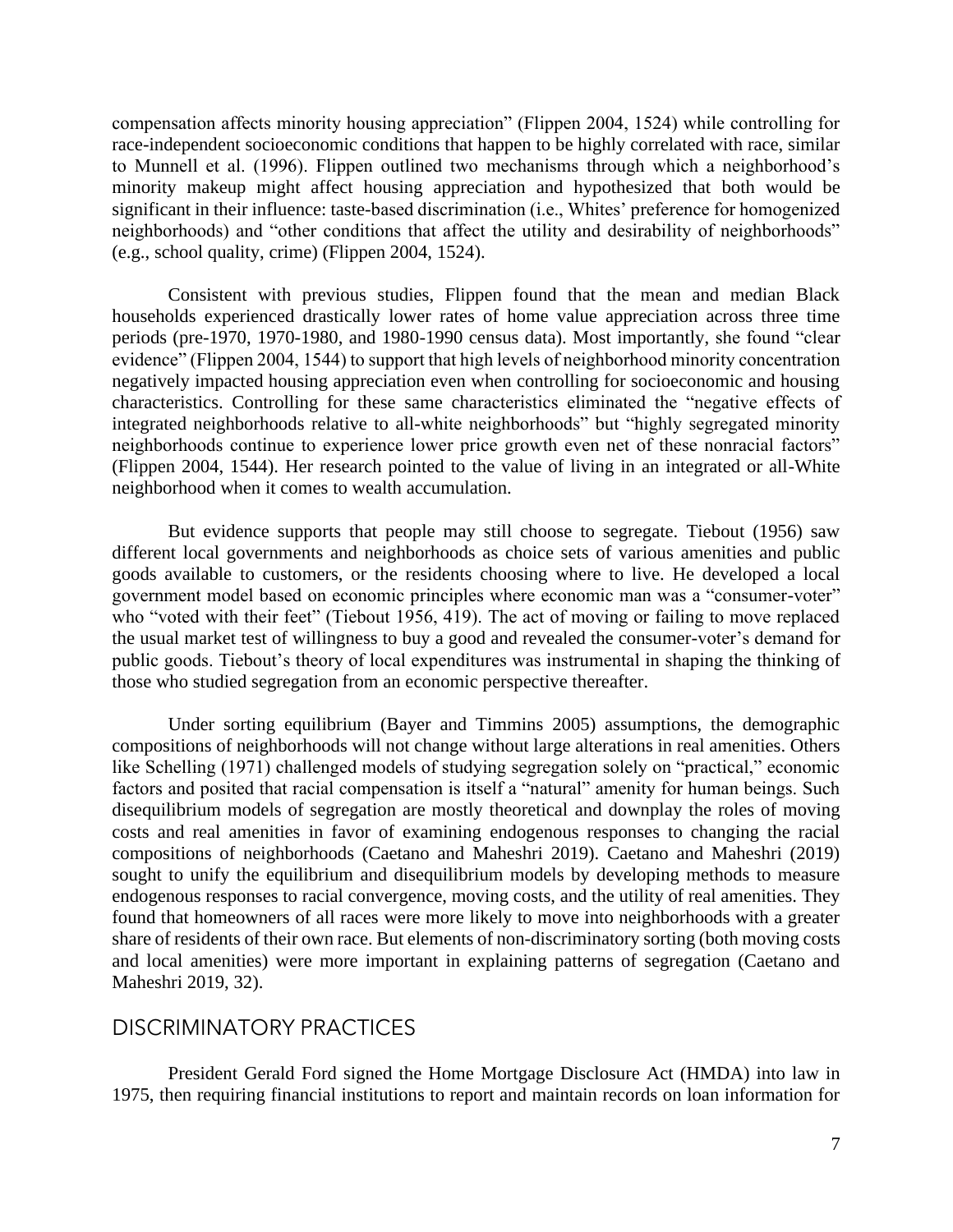Whites to be denied a mortgage. Early studies concluded that being a minority increased the because HMDA data did not include financial information about the applicants. They argued that credit histories, debt, loan-to-value ratios and other factors were responsible for the disparity, not – race as an effective signal for default probability – yielded mixed results (Berkovec et al. 1994). mortgages, including information about the racial makeup of borrowers. Much of the initial data that came out of the HMDA painted a dire picture: minorities were more than twice as likely than probability of being rejected for a loan (Black et al. 1978; King 1980; Schafer and Ladd 1981). Mortgage companies and lending institutions countered that this interpretation was misleading racial taste-based discrimination. Some studies that attempted to test for statistical discrimination

 segregated. The Boston Federal Reserve Bank augmented the 1990 HMDA reports with 38 borrowers regardless of race. The authors then ran a multivariate regression while controlling for found that while race accounted for substantially less mortgage denials when controlling for race-Using an additional survey to lending institutions, Munnell et al. (1996) created an expanded HMDA register in the Boston metropolitan area that specified additional financial information that are relevant to lending decisions. At the time of the study, about 15 percent of the Boston metropolitan statistical area population was minority, and its neighborhoods were highly additional variables about debt, income, savings, and other personal details that spoke to probability of default, costs of default, loan characteristics, and personal characteristics of grouped variables and isolating race as the operative variable in the table. Munnell et al. (1996) independent factors like loan-to-value ratios and weaker credit histories, the coefficient on race remained statistically significant across several estimation models and robust to the inclusion of other variables. Perhaps more importantly, they found that the discrimination was "pervasive," meaning that it was not isolated to "only a few lenders active in the minority market" (Munnell et al. 1996, 41).

## RACE AND SUBPRIME MORTGAGES

 Two historical events add important context to an excellent study about the effects of subprime mortgage lending during the 2000s titled "Race, Ethnicity and Subprime Home Loan Pricing" (Bocian et al. 2008). First, laws required lenders to report new details specific to the costs of subprime mortgages. Second, the collapse of the world economy and the onset of the "Great Recession" was officially declared in December of 2007 – just 8 months after Bocian et al. (2008) risk mortgages set off a ripple effect which started the collapse of several mortgage corporations first published their study. In this sense, these authors should be applauded for being ahead of the times in conducting an analysis of subprime mortgage lending practices. Defaults on these highand a few major international banks.

 did the authors find that people of color were more likely to receive loans with a higher APR than borrowers were much more likely to receive loans with prepayment penalties. Such loans with to "pay down" the principal balance on their loans. Their findings offer support for a pattern of Bocian et al. (2008, 113) used new HMDA data and a "proprietary database of securitized subprime loans" to control for legitimate and objective risk factors relevant to lenders. Not only Whites when controlling for race-independent factors, but they also found that African American prepayment penalties locked borrowers into paying high interest rates even if they had the ability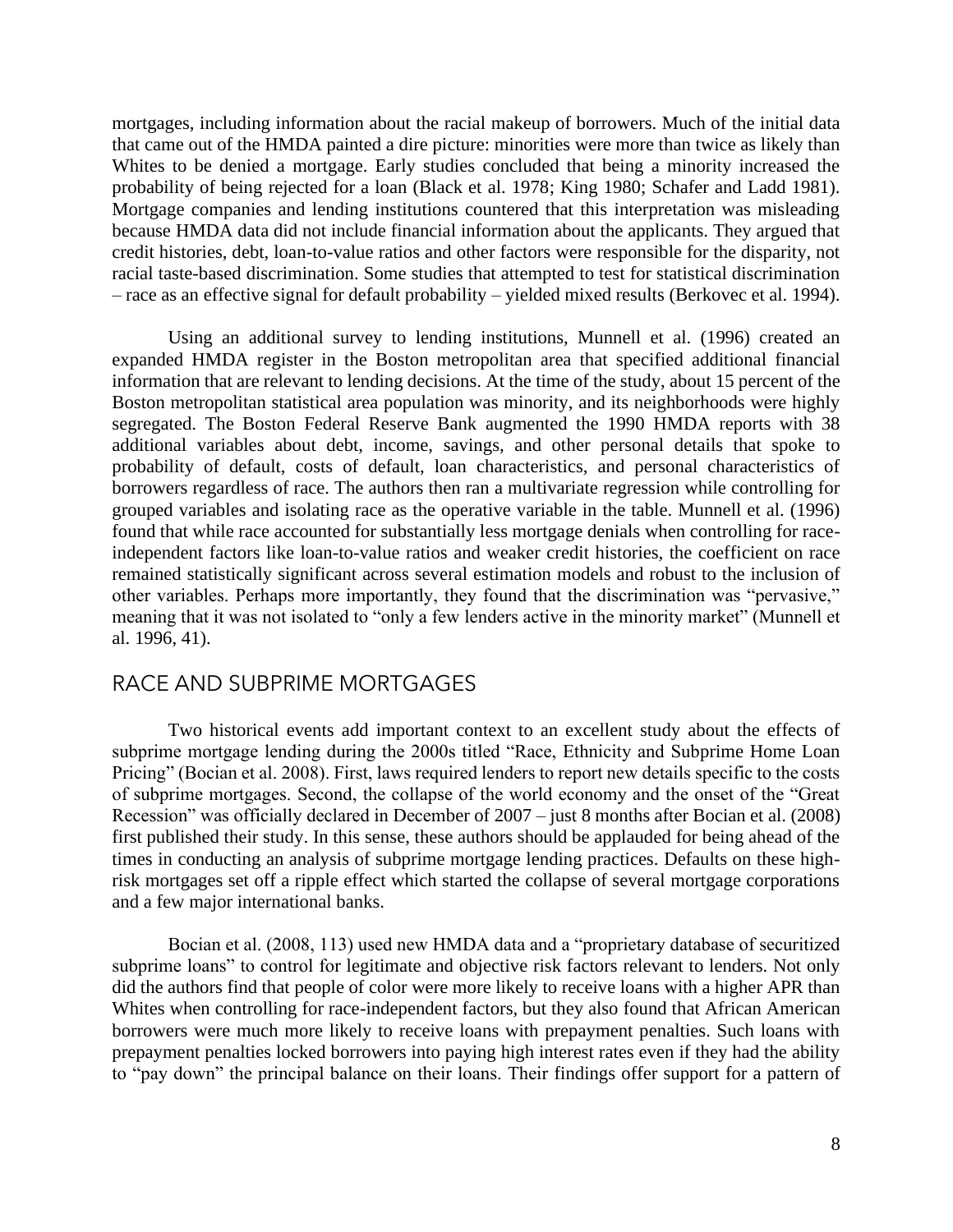lending practices known as "reverse red-lining," where communities of color are targeted for highpriced mortgages irrespective of borrower risk (Gano 2018, 1126).

 on their previous research, Bocian et al. (2011) found that loan type, race, and ethnicity were still mortgages were most likely to default. Finally, Black borrowers were twice as likely to default disproportionately high interest rates were then hit hardest by the recession and faced the most A few years later as the world recovered from the Great Recession, Bocian et al. (2011) set out to analyze how the housing crisis affected Americans across racial and ethnic lines. Expanding intricately linked. As expected, subprime, adjustable rate, high penalty fee, and high interest rate during the housing crisis. Minority borrowers targeted with subprime mortgages and arduous recovery. Black borrowers were twice as likely to default on a wealth-building asset they were already paying more interest on due to predatory lending.

# WHY ACCOMMODATIVE MONETARY POLICY EXACERBATES THE PROBLEM

 rates designed to spur economic growth) lowers unemployment and increases income for marginal that typically benefit from price appreciation under periods of accommodative monetary policy (e.g., low interest rates, quantitative easing) than White households. Since "the median Black Bartscher et al. (2021) set out to determine how income and employment gains during periods of Bartscher et al. (2021) addressed how central banks may or may not be equipped to address racial gaps in employment, wages, and wealth. While accommodative policy (i.e., lower interest workers – often low-income and minority households – monetary policy also affects asset prices that help people build wealth. Black households hold less of the wealth-building financial assets household has no stock holdings, nor owns a house… any effect that monetary policy has on the price of such assets bypasses the majority of Black households" (Bartscher et al. 2021, 2). accommodative monetary policy compared to wealth gains by asset holders.

 Bartscher et al. (2021) found that accommodative monetary policy had a more positive gaps were exacerbated by periods of accommodative monetary policy. The positive impacts on income and employment for Black Americans paled in comparison to the widening racial wealth impact on wages and employment for Black households than White. However, accommodative policy also greatly increased home values and investment security portfolios. Pre-existing wealth asset values were orders of magnitude greater than those for wages and unemployment. Gains in gap.

#### SUMMARY

 Three studies, Munnell et al. (1996) and Bocian et al. (2007; 2011) showed that race was a Black people are both less likely to receive a loan and more likely to receive loans with adverse financial structures. And if they do own a home, their homes likely appreciate slower if located in significant determinant in lender final decisions to grant loans and the types of loans they decide to give. Flippen (2004) found that homes in segregated neighborhoods with a high concentration of people of color appreciate much slower than those in mixed or homogenously White areas. a concentrated minority neighborhood.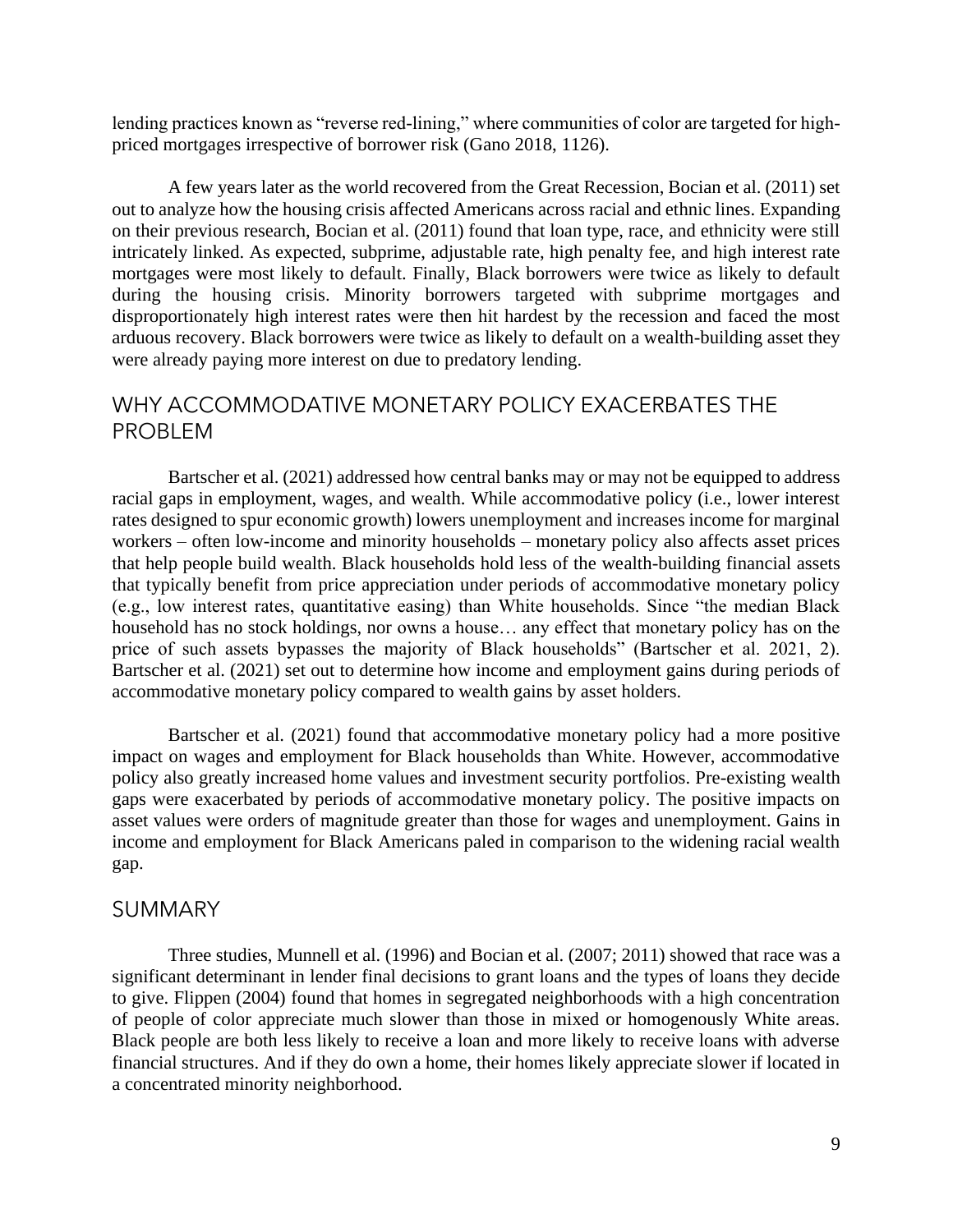"rational," economic factors of public choice theory like moving costs, the utility of public goods, or race-independent social desirability factors like crime rates. There are also psychosocial elements to consider like humans' natural proclivity to feel comfortable in groups of people that look like them from a young age (Tatum 2017). Racial taste-based discrimination does exist in Explaining why people segregate is a complex mix of factors including legitimate, some instances and has its own reinforcing effect on existing segregation handed down over time (Flippen 2004).

 Finally, while Bartscher et al. (2021), were heavily focused on macroeconomic conditions, their findings are significant to this proposal for several reasons. First, they are consistent with monetary policies we tend to see in the wake of recessions exacerbate the racial wealth gap. So, the tools at the disposal at the Federal Reserve may be ill-suited to address racial issues. When the median Black family neither owns a home nor any stock holdings, monetary policies which hypotheses that income and employment-based solutions may not be the best solutions to address the racial wealth gap with any kind of efficacy in the short term. Second, expansionary fiscal and positively impact such asset prices effectively bypass most Black households. This supports the hypothesis that addressing the "starting point" of existing wealth is critical for formulating effective and equitable public policy.

**Figure 1**: Flowchart of Literature Review and Policy Proposals



*Source*: Prepared by author; Summary of readings in references

# A NOTE ON MICROECONOMIC THEORY AND INTEREST RATES

 for both more consumption and more borrowing (commensurate with each borrowers' unique borrowers will definitely curtail their borrowing as interest rates rise. Ascertaining borrower preferences (or the shapes of their indifference curves) can be difficult because behavioral economics teaches us that consumers are not perfectly rational nor fully aware of what their true preferences are when asked in survey form. From behavioral economics, we know some people Theory on substitution and wealth effects support the idea that interest rate reductions allow preferences). However, according to microeconomic theory of intertemporal consumption, are present-biased and have self-control problems they are unaware of. Thus, natural experiments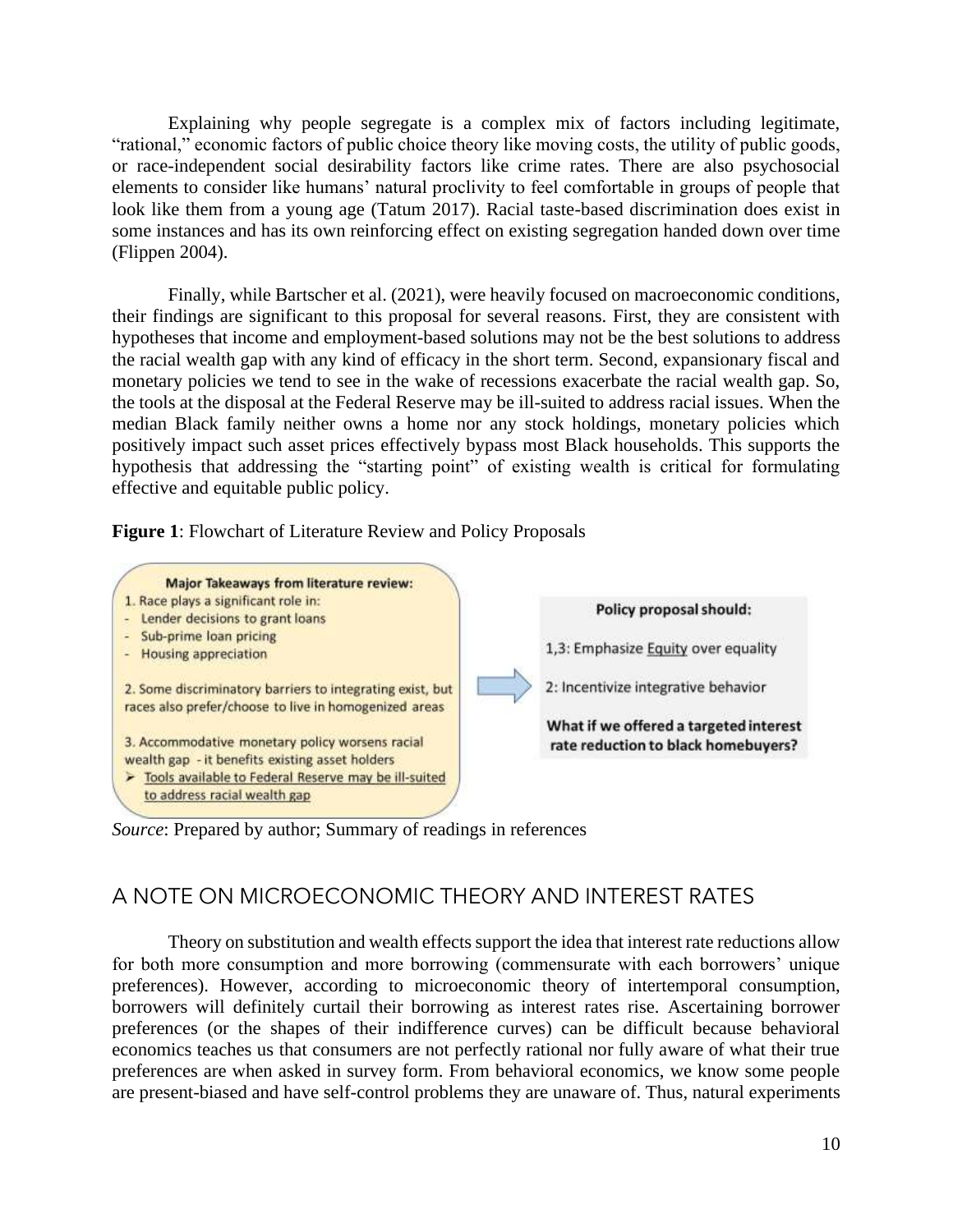are best in measuring people's true market preferences as opposed to what they intend or hope to do.

 encourage people to do certain things by offering them incentives, subsidies, or grants. There are two basic kinds of grant structures: unrestricted grants of cash, and restricted grants that must be the value of these grants is unusually large, there is very little difference in terms of consumer behavior changes in purchasing more of a particular good between the two kinds of grants (e.g., for specific goods (e.g., food stamps) are often more politically popular than simply respecting the consumer sovereignty of the recipient with an unrestricted cash grant (De Janvry, Fargeix, and successful, it could be more popular across the political spectrum than simply giving away "free" Microeconomic theory has implications for the political popularity of this proposal as well. The rational consumer choice model seeks to understand how government programs might spent on a specified good or activity (Cordes 2021). Microeconomic theory supports that unless there is little difference between \$300 in food stamps or \$300 in cash in incentivizing the purchase of food over other goods). But studies show that government programs giving money to the poor Sadoulet 1991; Epple and Romano 1996). If the program outlined in this research proposal is money or assets in the form of reparations.

## RESEARCH QUESTIONS

- 1) How does a targeted interest rate reduction impact home sales to Black Americans?
	- How many Black Americans take advantage of this program?<br>- How much will this program cost the government?
	- How much will this program cost the government?
- 2) What effect do interest rate reductions have on Black Americans purchasing homes in mixed or predominantly White neighborhoods?
	- Does this kind of program encourage integrative moving patterns?
- 3) How does income compare to interest rates as the key determinant in the likelihood of Black borrowers purchasing a home?
	- - Do interest rate reductions incentivize Black borrowers to consume/save more? Or invest in higher valued real estate?
	- Which is more effective/dominant: wealth or income-centric policies?

 Black Americans. We want to know how many Black Americans are buying houses as a result of the treatment (lower interest rate) that otherwise would not be purchasing a home. This can also The first question speaks to the overall efficacy of the program in boosting wealth among serve as a measure of how much the subsidy will cost the government, on average.

 The second question examines the program's impact on the racial makeup of the treated White neighborhoods, or incentivizing Whites to purchase in mixed or predominantly Black neighborhoods. Tracking where Black homebuyers were purchasing new homes and whether neighborhoods looked more or less integrated as a result of the treatment is key in understanding communities. Ideally, public policy would not only increase levels of Black wealth but also promote integrative behavior by incentivizing Black people to purchase in mixed or predominantly how strong preferences are for remaining in homogenous, racially segregated neighborhoods.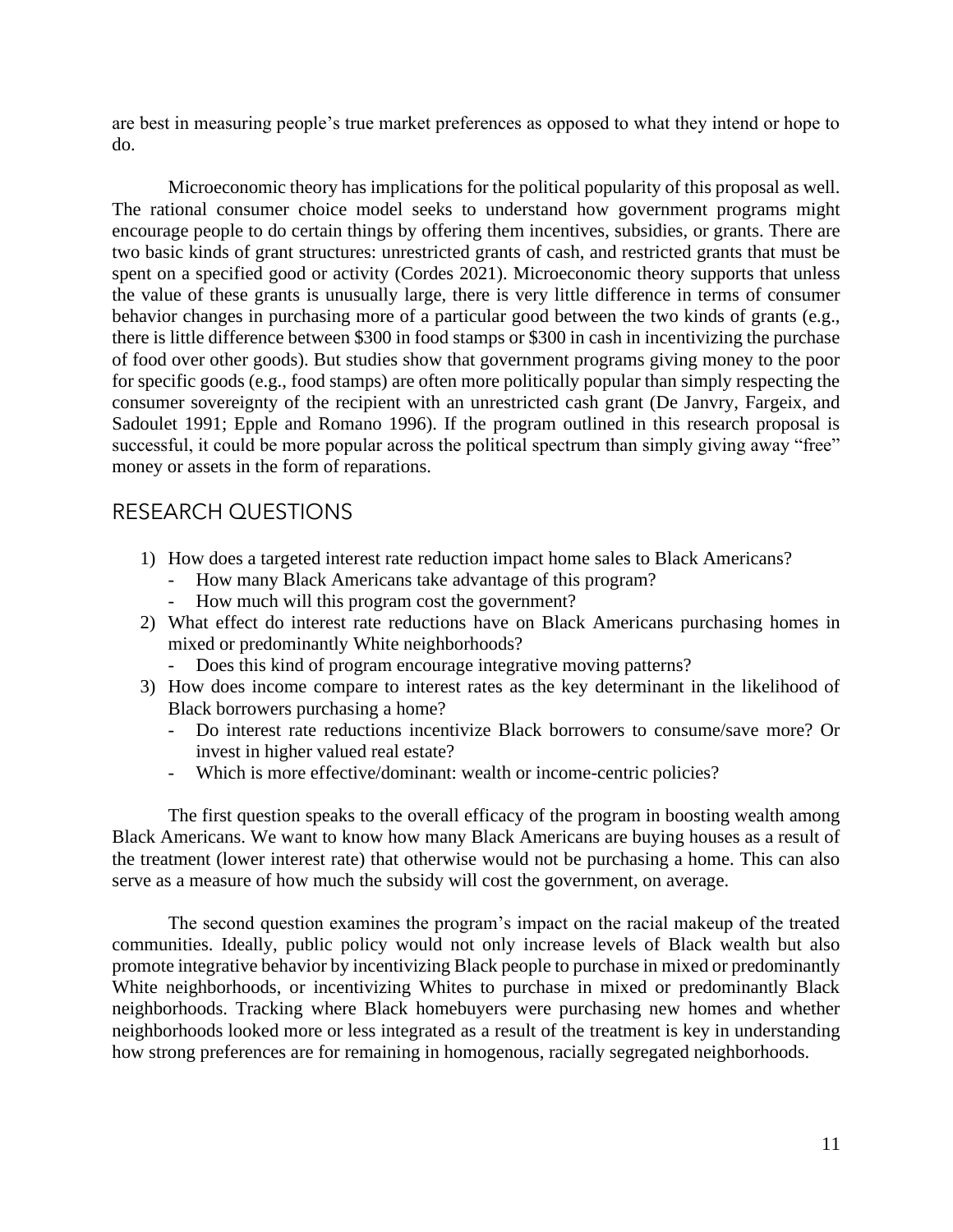Finally, we want to know if changing interest rates is actually more effective in among new borrowers, we can see if a lack of savings, fear of taking on debt, or higher monthly mortgage payments is more dominant in determining whether prospective Black borrowers will decide to purchase a new home. Further, examining whether Black Americans are more likely to buy more expensive homes as a result of the policy than buying similarly priced homes and saving more can give researchers and policymakers an idea of their preferences for investing in wealth incentivizing wealth building than simply boosting Black income. By comparing income levels building or consumption.

## PROGRAM DESIGN

 \*NOTE: What follows is a trial program proposal. It is entirely hypothetical. Data in tables are fabricated and only serve to demonstrate how results of the program could be analyzed to determine the efficacy of the treatment effect in a practical way.

 through a difference in differences design between two cities with like characteristics from the same state of the country. One city acts as the comparison group, while the other receives a this paper proposes taking several observations before and after the treatment in the fashion of an This is a trial program that allows researchers to study its potential for broader application treatment in the form of a trial program where the government offers to subsidize up to two percent of the interest rate for any mortgage for new Black homebuyers. However, to account for history, interrupted time series.

 The process for selecting two appropriately similar cities should begin with a brief exploratory case study of the cities within a single state that can act as treatment and comparison groups. They should have similarly sized urban, suburban and rural populations, similar percent Assume we have conducted our exploratory case study research and selected two cities that would Black population distribution, and similar socioeconomic makeups across their populations. make for a good fit: Dallas (treatment) and Houston (comparison).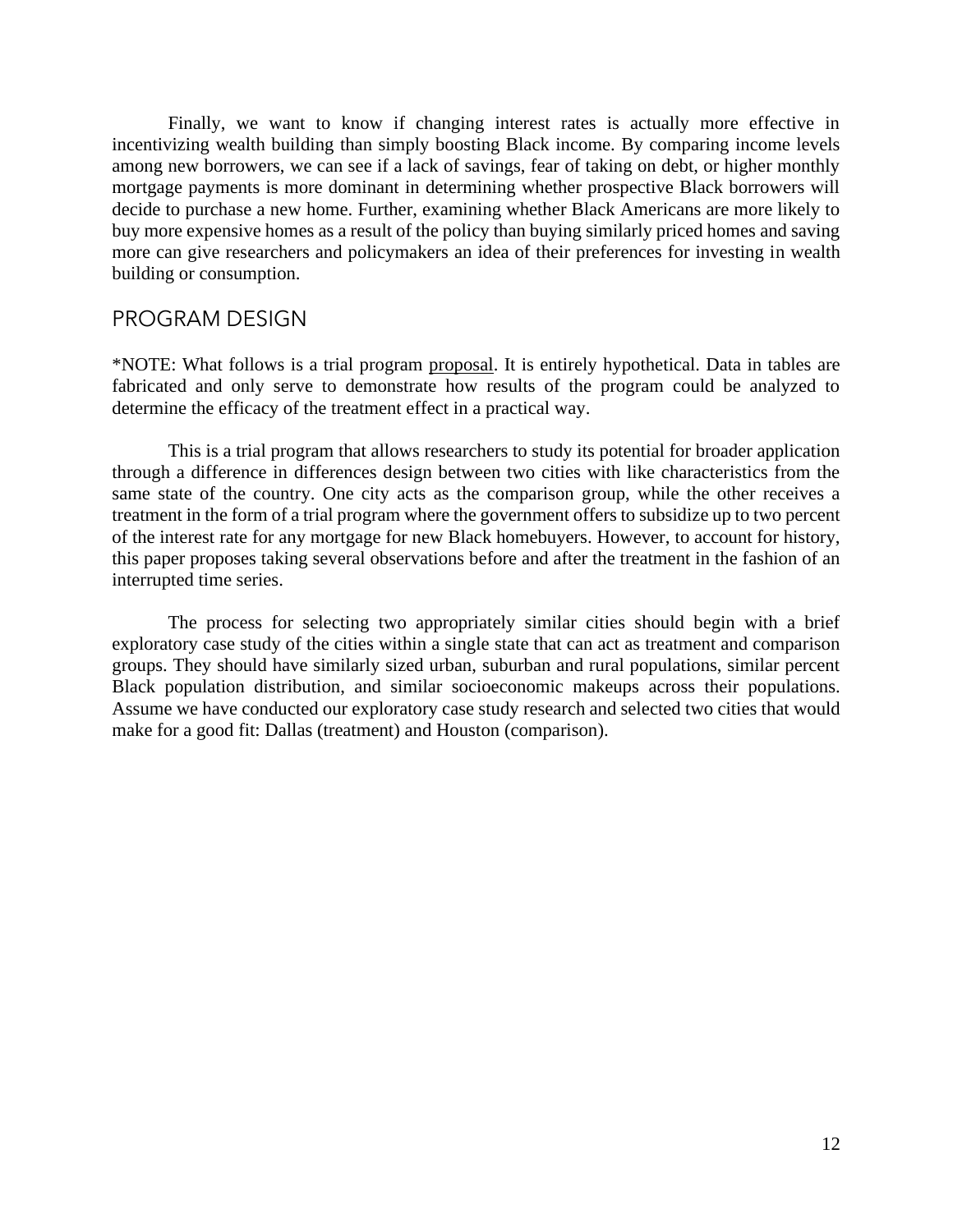

## **Figure 2**: Home Mortgage Loans to Black Borrowers in Houston and Dallas from 2013-2017

*Source*: Center for American Progress' Summaries of HMDA Data

 Following the model outlined by the Center for American Progress (Zonta 2019) in their study of each tract by percentage of Black residents, and determine how many new mortgage loans were Dallas would receive the treatment where Black residents were offered a two percent interest rate reduction to buy a home in Dallas. Four more observations of new home purchases would be made "Racial Disparities in Home Appreciation," I would break down HMDA data by census tract, code issued to Black borrowers per tract in each city in four, six-month intervals prior to treatment. at 6-month intervals after the treatment for both cities.

**Figure 3**: Theoretical Research Design by Two Treatment Groups

\* Where X represents subsidized interest rate reductions for Black homebuyers O represents observations: # of home sales to Blacks homebuyers at 6-month intervals



*Source*: Prepared by the author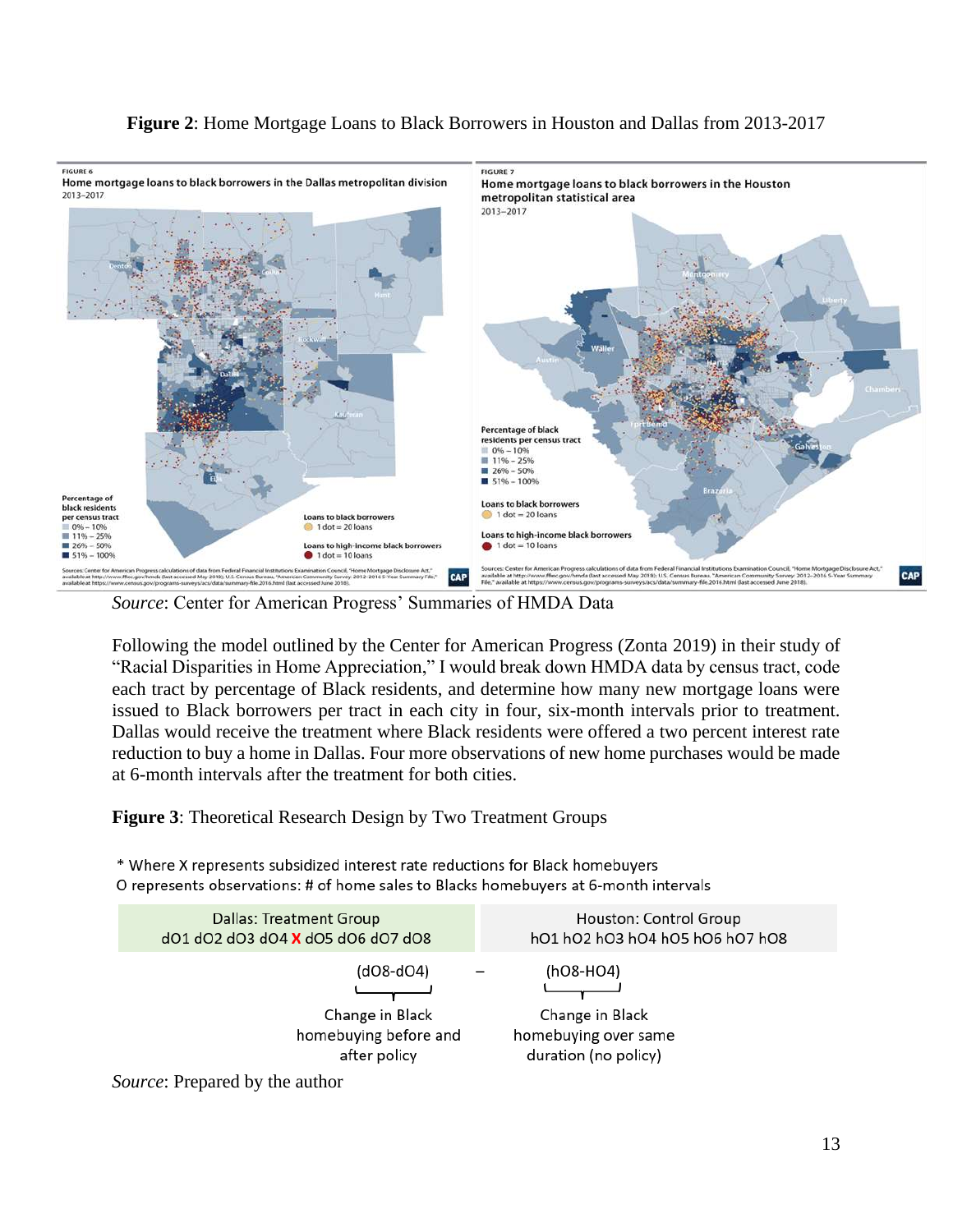I hypothesize that Dallas will see increasing percentages of Black borrowers purchasing homes when compared to Houston after the treatment (observations 5-8).

## DATA SOURCES

 included demographics allow us to address Research Questions 1 (blue color, below) and 3 (green of cases will be defined as Black or non-Black in my data set that are in fact mixed. Census data will be used to break down tracts into six categories of percent Black population (0-10%, 10-20%, and new place of residences will be tracked to address Question 2 (for all new home purchases and comparison groups for borrowers of similar income brackets to measure how meaningful HMDA data already requires lenders to report the ethnicity, race, gender, and gross income of mortgage applicants and borrowers (Bureau of Consumer Financial Protection 2015, 8). Those color). Current residence is disclosed on mortgage applications and allows us to address Research Question 2 (tan color). As mentioned by Flippen (2004), mixed race/ethnicity households in HMDA data are rare. However, (depending on who registers as primary borrower) a small number 20-30%, 30-40%, 40-50%, 51%+). The percent Black population of both the borrower's previous regardless of race to track neighborhood migration patterns across races). Income can be further broken down into similar brackets to see which economic class of Black Americans takes most advantage of the program. Similarly, interest rates received can be compared between treatment interest rate reductions are relative to income (Research Question 3).

| Obeservation | Black?<br>Y/N | <b>Previous</b><br>neighborhood (%<br>black population) | New home<br>neighborhood (% black<br>population) | Int rate | Income   | <b>Savings (assets</b><br>reported) | <b>Previous</b><br>homeowner<br>2(Y/N) | New home<br>sale price |
|--------------|---------------|---------------------------------------------------------|--------------------------------------------------|----------|----------|-------------------------------------|----------------------------------------|------------------------|
| Household 1  | v             | $51 + \%$                                               | 11-20%                                           | 4%       | \$75000  | \$55000                             |                                        | \$300,000              |
| Household 2  | N             | 30-40%                                                  | 20-30%                                           | 4.5%     | \$80000  | \$30000                             | N                                      | \$500,000              |
| Household 3  | N             | $0 - 10%$                                               | $0 - 10%$                                        | 3.75%    | \$110000 | \$25000                             |                                        | \$450,000              |
| Household 4  | N             | 20-30%                                                  | 30-40%                                           | 3.65%    | \$56000  | \$45000                             |                                        | \$275,000              |
| Household 5  | $\mathbf{v}$  | $51 + \%$                                               | 20-30%                                           | 4%       | \$65000  | \$24000                             |                                        | \$310,000              |

**Table 2**. Example of data collection method and organization of HMDA/census data

*Source*: Table prepared by the author; Theoretical HMDA/census data

# HOW THE TREATMENT WORKS

 more consumption or more borrowing (for a better home). The applicants would apply for a loan As mentioned in the microeconomic theory section, such an interest rate could incentivize as normal and receive an amortization plan for their mortgage payments based on the best interest rate offered to them by lenders. Lenders would then give the borrower an amortization plan based off a two percent interest rate reduction.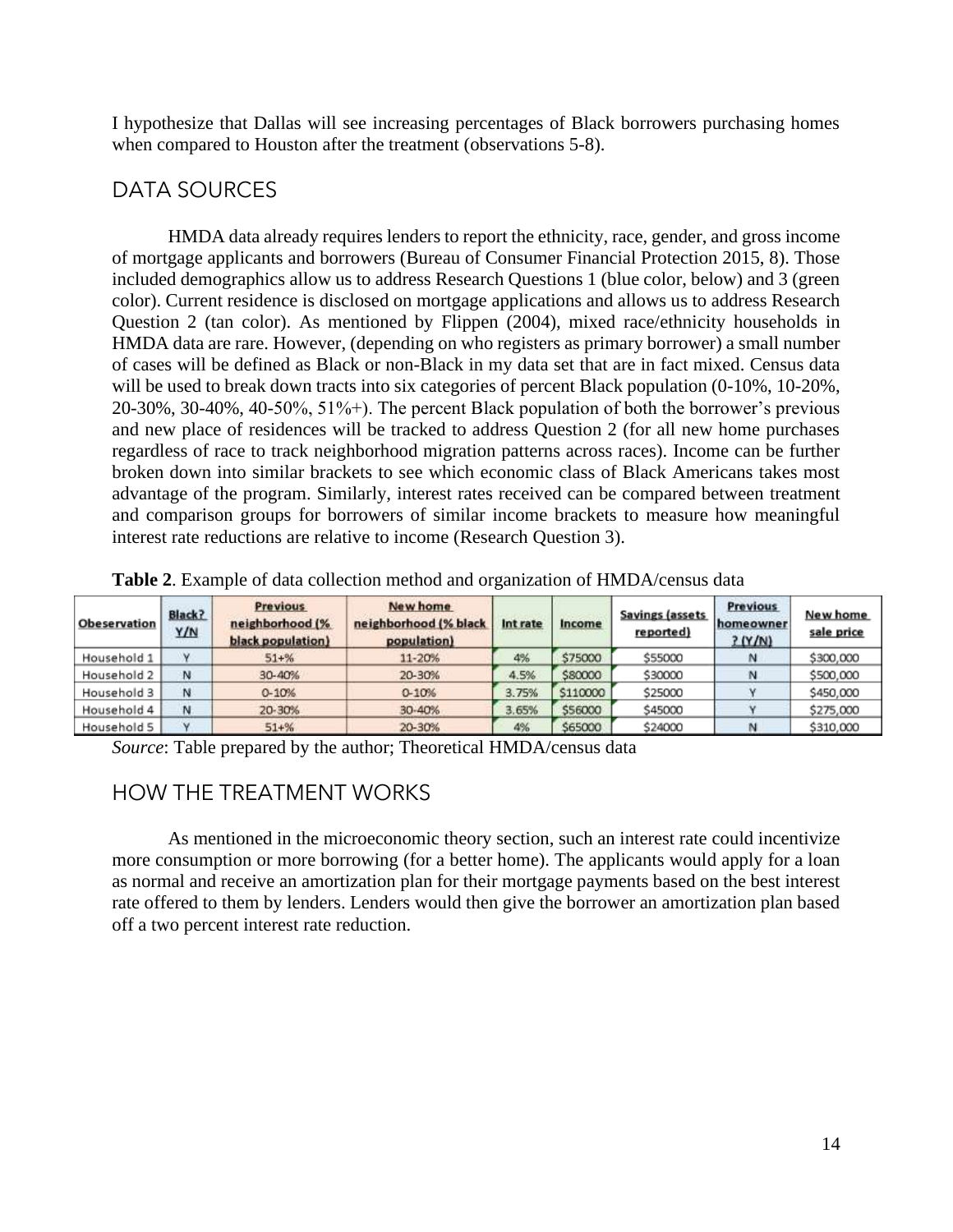| <b>Typical First Month</b> |               | Home Price Down Payment DP % Length Rate Insurance Property Tax HOA Principal Interest Payment Total |            |         |         |                   |             |                                           |                                                                                  |
|----------------------------|---------------|------------------------------------------------------------------------------------------------------|------------|---------|---------|-------------------|-------------|-------------------------------------------|----------------------------------------------------------------------------------|
| Payment                    | $500,000$   S | 100,000                                                                                              | 20% 30 yrs | 4% S    | $100$ S | 400   \$50   \$   |             | $575$ $\frac{2}{3}$ $1,334$ $\frac{2}{3}$ | 2,459                                                                            |
|                            |               |                                                                                                      |            |         |         |                   |             |                                           |                                                                                  |
|                            |               |                                                                                                      |            |         |         |                   |             |                                           |                                                                                  |
| <b>With Subsidy First</b>  |               | Home Price Down Payment DP%                                                                          |            |         |         |                   |             |                                           |                                                                                  |
| <b>Month Payment</b>       | 500,000       | 100,000                                                                                              | 20% 30 yrs | $2%$ \$ | 100   9 | $400$   \$50   \$ | $811$   $5$ | 667                                       | Length Rate Insurance Property Tax HOA Principal Interest Payment Total<br>2,028 |

**Table 3**. First Month Mortgage Payment Example Breakdown

*Source*: Table prepared by the author; Theoretical mortgage payment data

 In the example above, the buyer would pay a higher amount (\$236 more) in principal than in the the interest payment, program participants would slightly overpay principal, thus reducing interest Buyers would pay according to the two percent interest rate reduction amortization plan. four percent rate amortization plan. As part of the agreement to accept the government subsidy of costs to the government over the life of the loan. This also acts as a forcing function to increase home equity building on the front end of the loan. However, they would pay significantly less in interest at cost to the government (\$667 less), resulting in an 18 percent reduction in monthly payment.

 Note the progressive nature of the policy. Amortization plans typically have buyers paying income borrowers with lower savings and perhaps bad credit may see higher interest rates. As interest rates get higher, the more the interest burden is shifted from the borrower to the government, and the more borrowers can put their money into building home equity upfront rather more interest upfront and scaling back interest payments throughout the length of the loan. Lowerthan paying a lending company interest.

## **CONCLUSION**

 viewpoints and attitudes about using large amounts of taxpayer dollars to help only one subset of groups have also been discriminated against. Issues of colorism can arise easily. However, through the right messaging and political willpower, I believe such a study is possible and necessary before This study would do no overt harm to the participants, but it is critical to consider political people in one city – even if for the purposes of potentially applying elements of the program on a broader scale. Historically, non-Black Hispanic, Latinx, Asian-American and other minority expanding the program on a wider scale.

 racial wealth gap starts with boosting both future income and existing levels of wealth. Black Americans have started the race from a different starting line. Further, evidence supports that the Reserve is implementing today to jumpstart an economic recovery out of the COVID-19 recession A systematic review of studies dealing with segregation and discrimination in real estate and the distributive effect of changing monetary policies shows the complexity and variety of factors influencing a worsening racial wealth gap in America. Developing one politically and financially feasible, catch all solution to the problem is impossible. But it is clear that closing the very expansionary monetary policies of low interest rates and quantitative easing the Federal will worsen the racial wealth gap (Bartscher et al. 2021).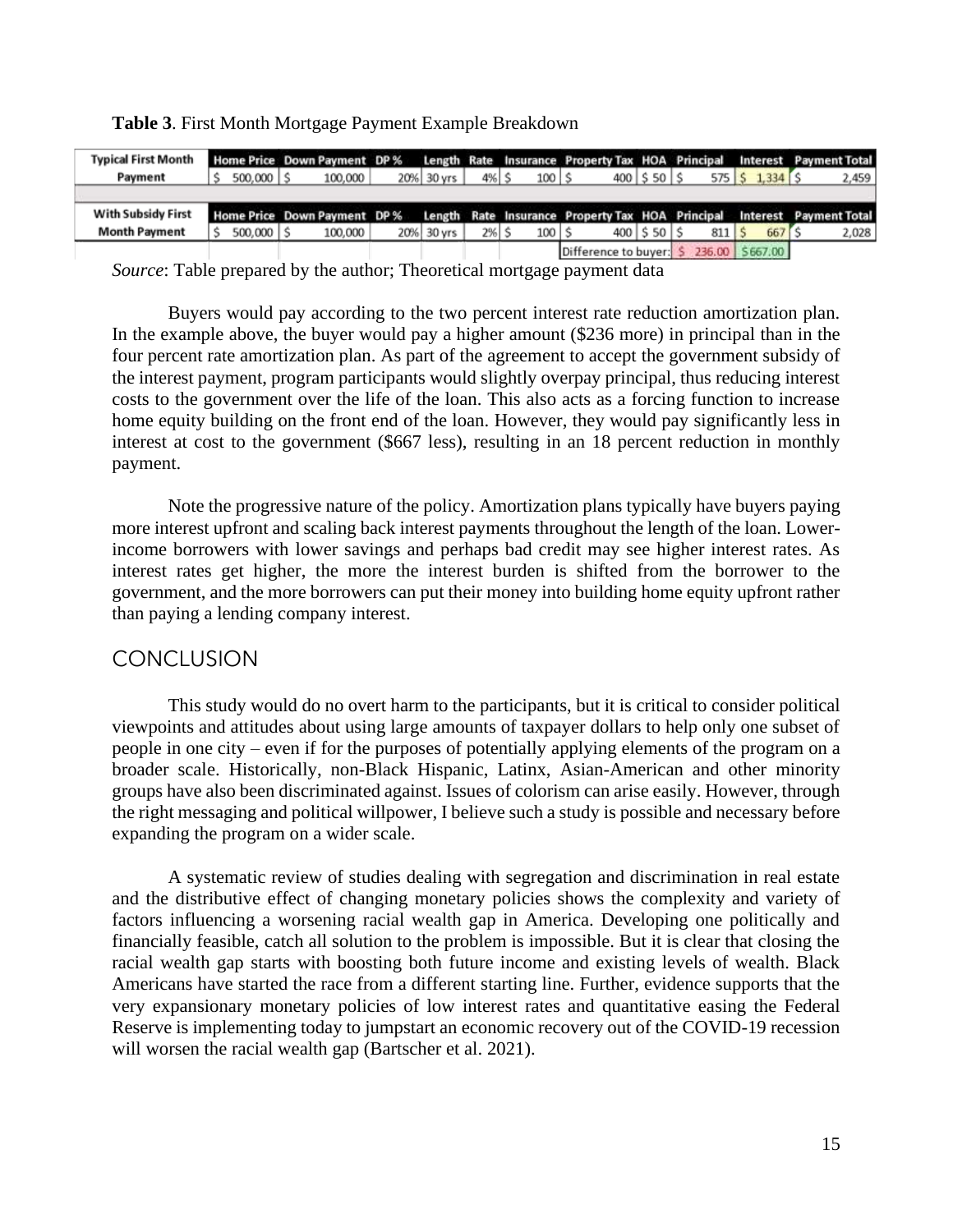Home ownership through the structured debt of a mortgage is one of the greatest tools asset to pass down, building generational wealth. But it is critical to note that homes in highly concentrated minority neighborhoods do not appreciate nearly as well as homes in mixed race and targeted change in monetary policy (i.e., interest rates) for historically disenfranchised Black lower- and middle-class Americans have to build wealth. It offers a hedge against inflation and an White-homogenous neighborhoods (Flippen 2004). This proposal effectively functions as a Americans.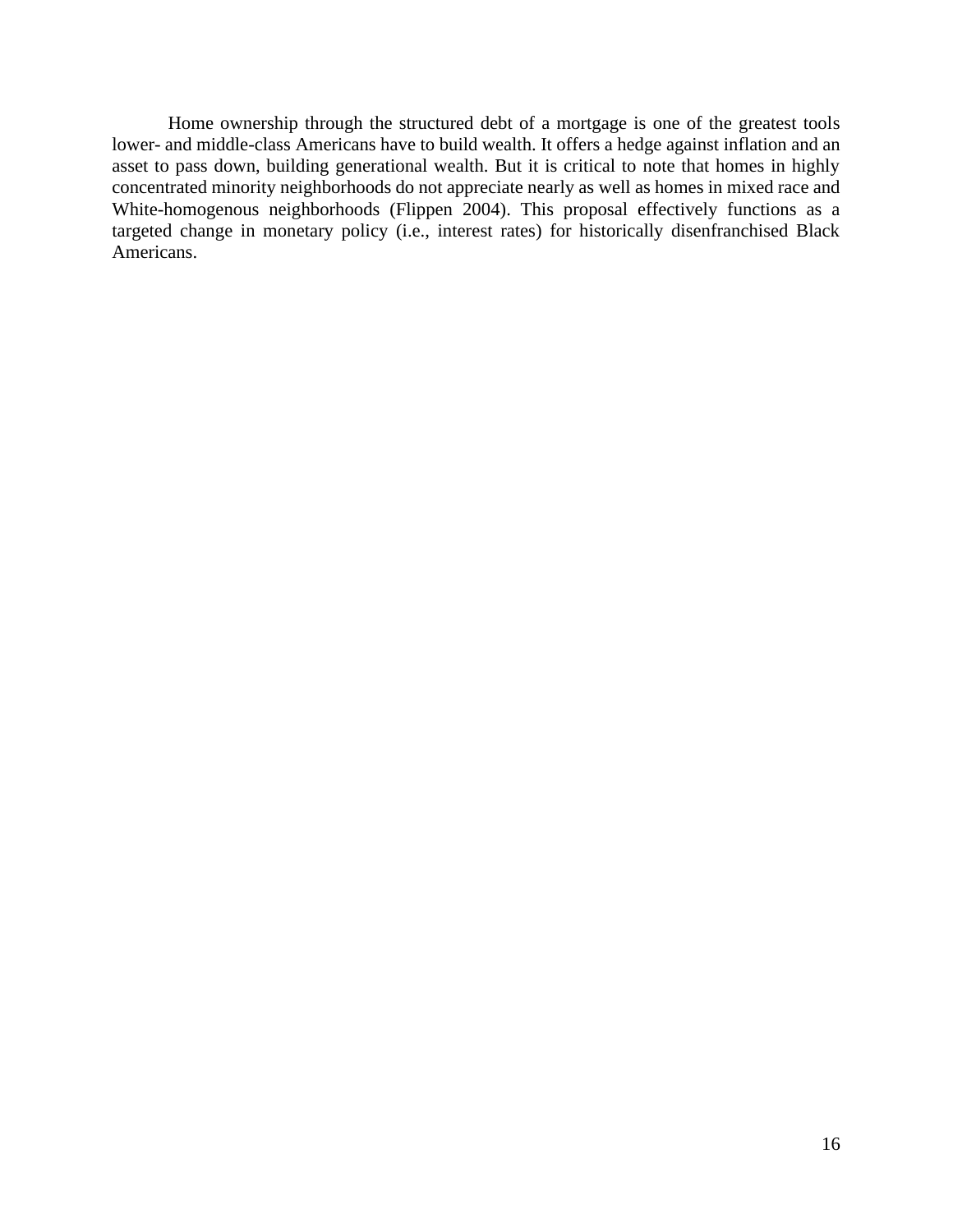## REFERENCES

- Aliprantis, Dionissi, and Daniel R. Carroll. 2019. "What Is Behind the Persistence of the Racial Wealth Gap?" *Economic Commentary* (*Federal Reserve Bank of Cleveland*): 1–6. [https://doi.org/10.26509/frbc-ec-201903.](https://doi.org/10.26509/frbc-ec-201903)
- Aliprantis, Dionissi, Daniel Carroll, and Eric Young. 2018. "The Dynamics of the Racial Wealth Gap." Federal Reserve Bank of Cleveland.
- Altonji, Joseph G., and Ulrich Doraszelski. 2005. "The Role of Permanent Income and Demographics in Black/White Differences in Wealth." *Journal of Human Resources* (1): 1–30.
- Amadeo, Kimberly. 2021. "How Home Equity Is Driving the Racial Wealth Gap in America." *The Balance*, 12 Mar. 2021, [www.thebalance.com/how-home-equity-drives-the-racial](http://www.thebalance.com/how-home-equity-drives-the-racial-wealth-gap-4178236)[wealth-gap-4178236.](http://www.thebalance.com/how-home-equity-drives-the-racial-wealth-gap-4178236)
- Banks, Nina. 2019. "Black Women's Labor Market History Reveals Deep-Seated Race and Gender Discrimination." *Economic Policy Institute*, February 19, 2019. [https://www.epi.org/blog/Black-womens-labor-market-history-reveals-deep-seated-race](https://www.epi.org/blog/Black-womens-labor-market-history-reveals-deep-seated-race-and-gender-discrimination/)[and-gender-discrimination/.](https://www.epi.org/blog/Black-womens-labor-market-history-reveals-deep-seated-race-and-gender-discrimination/)
- Bartscher, Alina, Moritz Kuhn, Moritz Schularick, and Paul Wachtel. 2021. "Monetary Policy and Racial Inequality." Federal Reserve Bank of New York *Staff Reports*, January 2021. [https://www.newyorkfed.org/medialibrary/media/research/staff\\_reports/sr959.pdf.](https://www.newyorkfed.org/medialibrary/media/research/staff_reports/sr959.pdf)
- Bayer, P. and C. Timmins. 2005. "On the equilibrium properties of locational sorting models." *Journal of Urban Economics* 57(3): 462–477.
- Berkovec, James A., Glenn B. Canner, Stuart A. Gabriel, and Timothy H. Hannan. 1996. "Mortgage Discrimination and FHA Loan Performance." *Cityscape* 2, no. 1: 9-24. Accessed May 6, 2021. [http://www.jstor.org/stable/20868389.](http://www.jstor.org/stable/20868389)
- Bhutta, Neil, Andrew C. Chang, Lisa J. Dettling, and Joanne W. Hsu. 2020. "Disparities in Wealth by Race and Ethnicity in the 2019 Survey of Consumer Finances," FEDS Notes. Washington: Board of Governors of the Federal Reserve System, September 28, 2020, [https://doi.org/10.17016/2380-7172.2797.](https://doi.org/10.17016/2380-7172.2797)
- Blau, Francine D., and John W. Graham. 1990. "Black– White Differences in Wealth and Asset Composition." *The Quarterly Journal of Economics* 105(2): 321–339. [https://doi.org/10.2307/2937789.](https://doi.org/10.2307/2937789)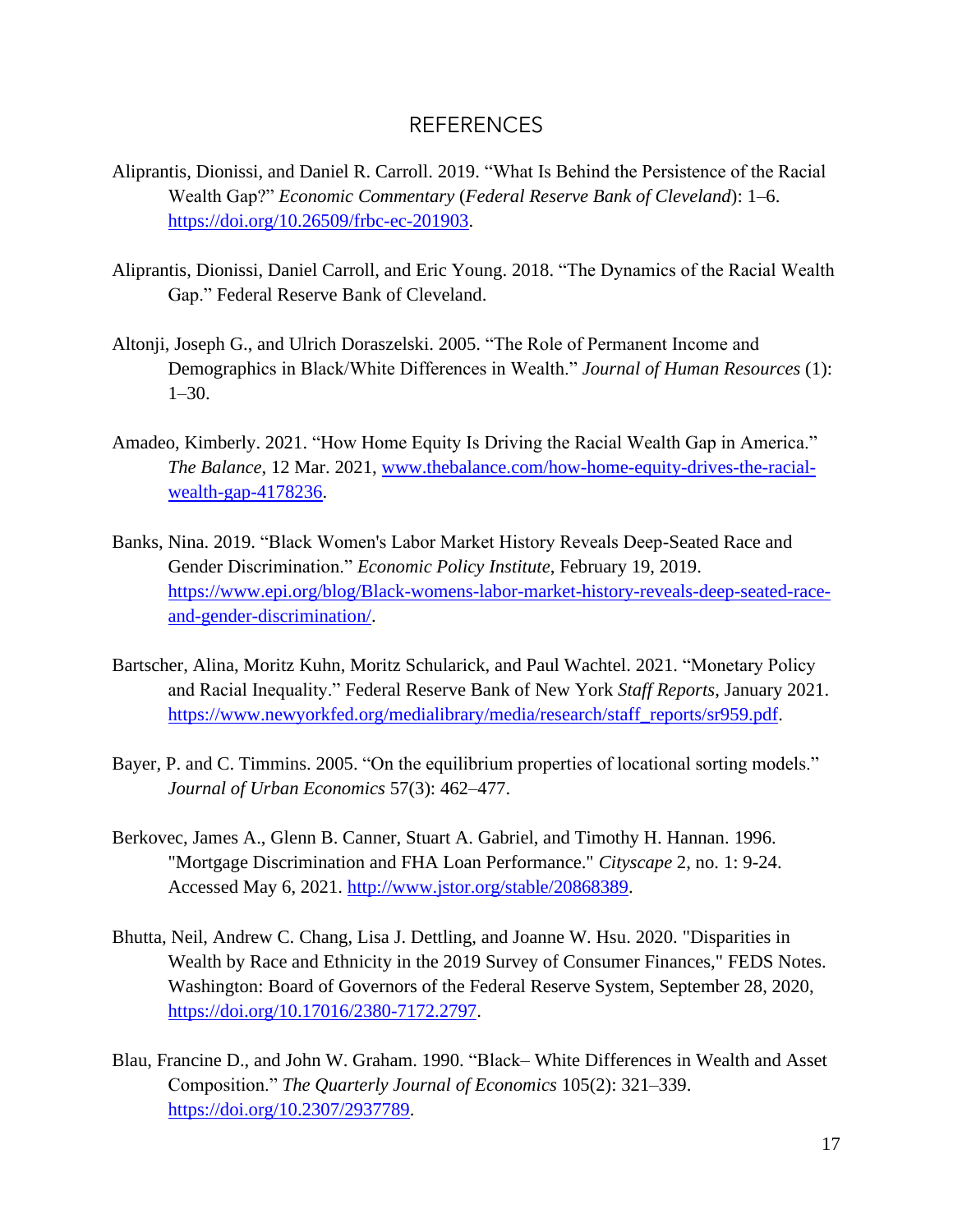- Black, Harold, Schweitzer, Robert L. and Mandell, Lewis. 1978. "Discrimination in Mortgage Lending." *American Economic Review* 68(2): 186-91.
- Bocian, Debbie G., Wei Li, Carolina Reid, and Roberto Quercia. 2011. "Lost Ground, 2011: Disparities in Mortgage Lending and Foreclosures." *Center For Responsible Lending*.
- Bocian, Debbie G., Keith S. Ernst, and Wei Li. 2008. "Race, Ethnicity and Subprime Home Loan Pricing." *Journal of Economics and Business* 60, no. 1-2: 110–24. [https://doi.org/10.1016/j.jeconbus.2007.10.001.](https://doi.org/10.1016/j.jeconbus.2007.10.001)
- Brennan, Chelsea. 2020. "How Your Credit Score Affects Your Mortgage Rates." *Forbes*, April 20, 2020. [https://www.forbes.com/advisor/mortgages/how-your-credit-score-affects](https://www.forbes.com/advisor/mortgages/how-your-credit-score-affects-your-mortgage-rates/)[your-mortgage-rates/.](https://www.forbes.com/advisor/mortgages/how-your-credit-score-affects-your-mortgage-rates/)
- Bureau of Consumer Financial Protection. 2015. "12 CFR Part 1003: Home Mortgage Disclosure Act (Regulation C)." October 15th, 2015. [https://files.consumerfinance.gov/f/201510\\_cfpb\\_final-rule\\_home-mortgage](https://files.consumerfinance.gov/f/201510_cfpb_final-rule_home-mortgage-disclosure_regulation-c.pdf)[disclosure\\_regulation-c.pdf.](https://files.consumerfinance.gov/f/201510_cfpb_final-rule_home-mortgage-disclosure_regulation-c.pdf)
- Caetano, Gregorio, and Vikram Maheshri. 2019. "A Unified Empirical Framework to Study Segregation." January 2019 (working paper published), forthcoming at *Econometrica*.
- Chiteji, N. S. 2010. "The Racial Wealth Gap and the Borrower's Dilemma." *Journal of Black Studies* 41, no. 2: 351–66. [http://www.jstor.org/stable/25780781.](http://www.jstor.org/stable/25780781)
- [Congress.gov.](https://Congress.gov) 2020. "H.R.7946 116th Congress (2019-2020): Federal Reserve Racial and Economic Equity Act." August 4, 2020. [https://www.congress.gov/bill/116th](https://www.congress.gov/bill/116th-congress/house-bill/7946?s=1&r=1)[congress/house-bill/7946?s=1&r=1.](https://www.congress.gov/bill/116th-congress/house-bill/7946?s=1&r=1)
- Creamer, John. 2020. "Inequalities Persist Despite Decline in Poverty For All Major Race and Hispanic Origin Groups." U.S. Census Bureau, September 15, 2020. [https://www.census.gov/library/stories/2020/09/poverty-rates-for-blacks-and-hispanics](https://www.census.gov/library/stories/2020/09/poverty-rates-for-blacks-and-hispanics-reached-historic-lows-in-2019.html)[reached-historic-lows-in-2019.html.](https://www.census.gov/library/stories/2020/09/poverty-rates-for-blacks-and-hispanics-reached-historic-lows-in-2019.html)
- De Janvry, A., A. Fargeix, and E. Sadoulet. 1991. "The Political Feasibility of Rural Poverty Reduction." *Journal of Development Economics* 37(1-2): 351-67.
- Epple, D. and R. Romano. 1996. "Public Provision of Private Goods." *Journal of Political Economy* 104(1): 57-84.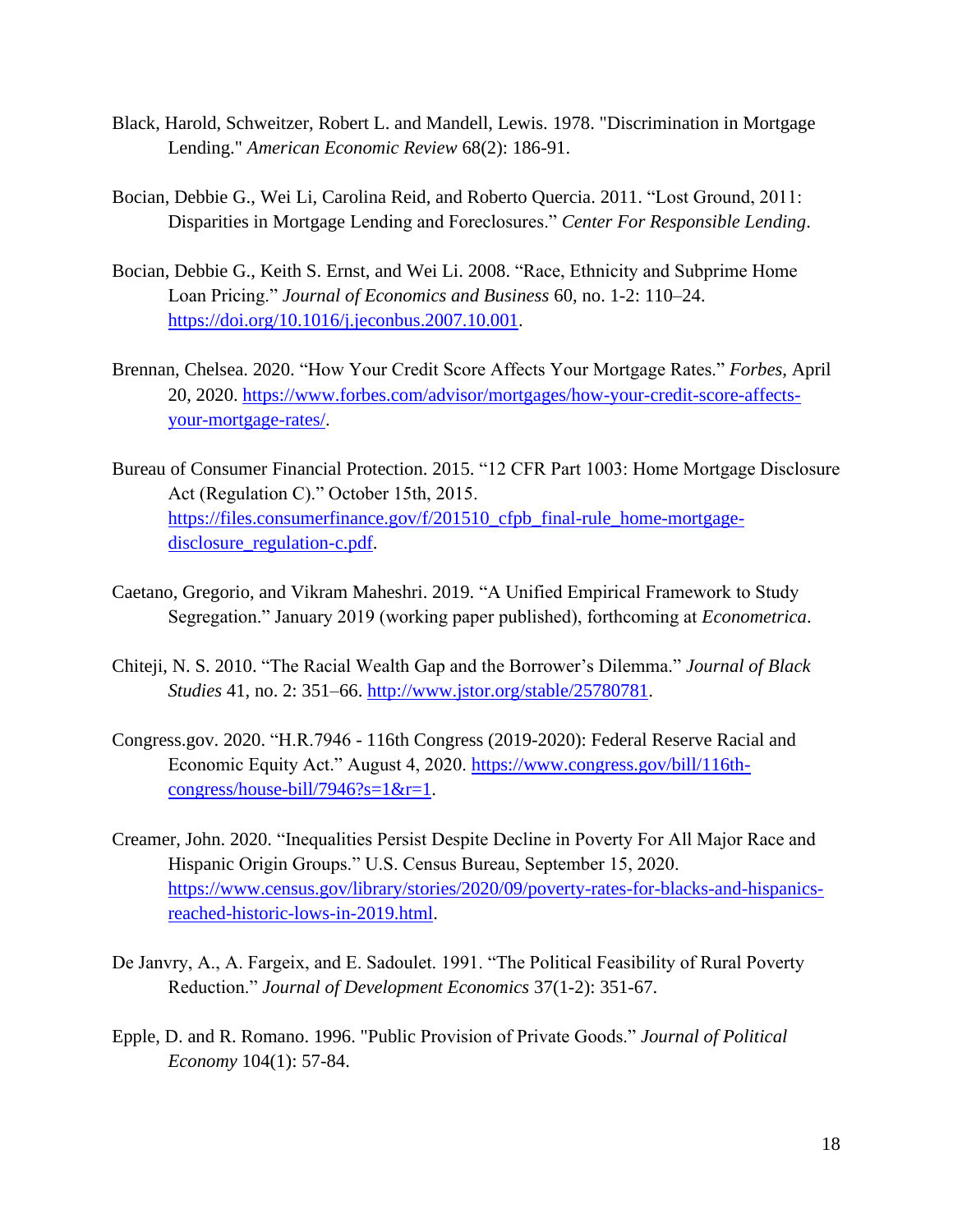- Flippen, Chenoa. 2004. "Unequal Returns to Housing Investments? A Study of Real Housing Appreciation among Black, White, and Hispanic Households." *Social Forces* 82, no. 4: 1523-551. Accessed May 6, 2021. [http://www.jstor.org.proxygw.wrlc.org/stable/3598444.](http://www.jstor.org.proxygw.wrlc.org/stable/3598444)
- Gano, Alex. 2018. "Disparate impact and mortgage lending: A beginner's guide". *Journal of Affordable Housing & Community Development Law* 26, (3): 437-487, [https://www-proquest-com.proxygw.wrlc.org/docview/2057939609?pq](https://www-proquest-com.proxygw.wrlc.org/docview/2057939609?pq-origsite=primo&accountid=11243)[origsite=primo&accountid=11243#.](https://www-proquest-com.proxygw.wrlc.org/docview/2057939609?pq-origsite=primo&accountid=11243)
- Goodman, Laurie S, and Christopher Mayer. 2018. "Homeownership and the American Dream." *Journal of Economic Perspectives* vol. 32, no. 1, pp. 31–58.
- Hadavi, Tala. 2020. "Support for a Program to Pay Reparations to Descendants of Slaves Is Gaining Momentum, but Could Come with a \$12 Trillion Price Tag." *CNBC*, August 17, 2020. [https://www.cnbc.com/2020/08/12/slavery-reparations-cost-us-government-10-to-](https://www.cnbc.com/2020/08/12/slavery-reparations-cost-us-government-10-to-12-trillion.html)[12-trillion.html.](https://www.cnbc.com/2020/08/12/slavery-reparations-cost-us-government-10-to-12-trillion.html)
- Ireland, Mark. 2010. "Bending Toward Justice: An Empirical Study of Foreclosures in One Neighborhood Three Years After Impact." *The Future of Fair Housing and Fair Credit*, 1–36. [http://www.kirwaninstitute.osu.edu/reports/2010/02\\_2010\\_BendingTowardJustice\\_Forec](http://www.kirwaninstitute.osu.edu/reports/2010/02_2010_BendingTowardJustice_ForeclResponse_Ireland.pdf)  [lResponse\\_Ireland.pdf.](http://www.kirwaninstitute.osu.edu/reports/2010/02_2010_BendingTowardJustice_ForeclResponse_Ireland.pdf)
- Jaschik, Scott. 2017. "Updated Classic on Race Relations." Beverly Daniel Tatum Interview. *Inside Higher Ed*, September 6, 2017. [https://www.insidehighered.com/news/2017/09/06/beverly-daniel-tatum-discusses-new](https://www.insidehighered.com/news/2017/09/06/beverly-daniel-tatum-discusses-new-version-why-are-all-black-kids-sitting-together)[version-why-are-all-black-kids-sitting-together.](https://www.insidehighered.com/news/2017/09/06/beverly-daniel-tatum-discusses-new-version-why-are-all-black-kids-sitting-together)
- Jargowsky, Paul A. 1997. *Poverty and Place: Ghettos, Barrios, and the American City*. Russell Sage Foundation.
- Kent, Ana H. and Lowell Ricketts. 2021. "Wealth Gaps between White, Black and Hispanic Families in 2019." Federal Reserve Bank of St. Louis, January 05, 2021. [https://www.stlouisfed.org/on-the-economy/2021/january/wealth-gaps-white-black](https://www.stlouisfed.org/on-the-economy/2021/january/wealth-gaps-white-black-hispanic-families-2019)[hispanic-families-2019.](https://www.stlouisfed.org/on-the-economy/2021/january/wealth-gaps-white-black-hispanic-families-2019)
- King, Thomas A. 1980. "Discrimination in Mortgage Lending: A Study of Three Cities." *Office of Policy and Economic Research*, Federal Home Loan Bank Board.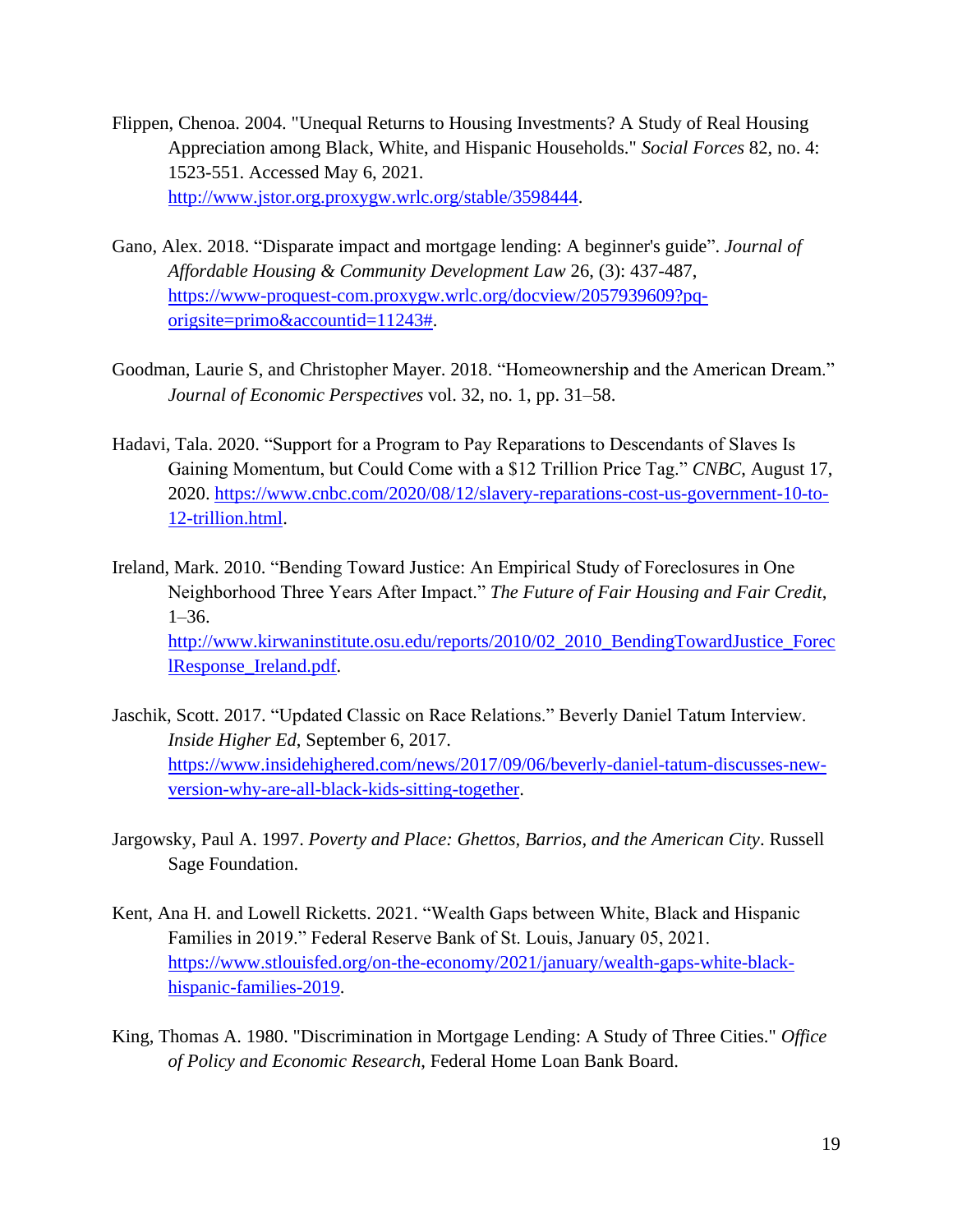- Massey, Douglas, and Nancy Denton. 1993. *American Apartheid: Segregation and the Making of the Underclass*. Harvard University Press.
- McIntosh, Kriston, Emily Moss, Ryan Nunn, and Jay Shambaugh. 2020. "Examining the Black-White Wealth Gap." *Brookings*, February 27, 2020. [https://www.brookings.edu/blog/up](https://www.brookings.edu/blog/up-front/2020/02/27/examining-the-Black-White-wealth-gap/)[front/2020/02/27/examining-the-Black-White-wealth-gap/.](https://www.brookings.edu/blog/up-front/2020/02/27/examining-the-Black-White-wealth-gap/)
- Misra, Tanvi. 2015. "Why America's Racial Wealth Gap Is Really a Homeownership Gap." [Bloomberg.com,](https://Bloomberg.com) *Bloomberg*, [www.bloomberg.com/news/articles/2015-03-12/a-new](http://www.bloomberg.com/news/articles/2015-03-12/a-new-report-finds-that-eliminating-the-racial-homeownership-gap-will-greatly-reduce-the-wealth-gap)[report-finds-that-eliminating-the-racial-homeownership-gap-will-greatly-reduce-the](http://www.bloomberg.com/news/articles/2015-03-12/a-new-report-finds-that-eliminating-the-racial-homeownership-gap-will-greatly-reduce-the-wealth-gap)[wealth-gap.](http://www.bloomberg.com/news/articles/2015-03-12/a-new-report-finds-that-eliminating-the-racial-homeownership-gap-will-greatly-reduce-the-wealth-gap)
- Munnell, Alicia H., Geoffrey M. B. Tootell, Lynn E. Browne, and James McEneaney. 1996. "Mortgage Lending in Boston: Interpreting HMDA Data." *The American Economic Review* 86, no. 1: 25-53. Accessed May 6, 2021. [http://www.jstor.org.proxygw.wrlc.org/stable/2118254.](http://www.jstor.org.proxygw.wrlc.org/stable/2118254)
- Nathan, Anil, and Joseph Cordes. 2021. "The Basic Economics of Grants and Transfers." *PPPA 6013 Microeconomics Course*. Reading, February 2021.
- Oliver, Melvin, and Thomas Shapiro. 1995. *Black Wealth White Wealth: A New Perspective on Racial Inequality*. Routledge.
- "Panel Study of Income Dynamics (PSID)." 2021. Panel Study of Income Dynamics (PSID). *Survey Research Center*. [https://www.src.isr.umich.edu/projects/panel-study-of-income](https://www.src.isr.umich.edu/projects/panel-study-of-income-dynamics-psid/)[dynamics-psid/.](https://www.src.isr.umich.edu/projects/panel-study-of-income-dynamics-psid/)

Rothstein, Richard. 2018. *The Color of Law*. New York: Liveright.

- Sawhill, Isabel V., and Christopher Pulliam. 2019. "Six Facts about Wealth in the United States." *Brookings*, June 28, 2019. [https://www.brookings.edu/blog/up-front/2019/06/25/six](https://www.brookings.edu/blog/up-front/2019/06/25/six-facts-about-wealth-in-the-united-states/)[facts-about-wealth-in-the-united-states/.](https://www.brookings.edu/blog/up-front/2019/06/25/six-facts-about-wealth-in-the-united-states/)
- Semuels, Alana. 2020. "How Segregation Contributes to the Racial Wealth Gap." *Time*, June 19, 2020. [https://time.com/5855900/segregation-wealth-gap/.](https://time.com/5855900/segregation-wealth-gap/)
- Schafer, Robert and Helen F. Ladd. 1981. *Discrimination in Mortgage Lending*. MIT-Harvard Joint Center for Urban Studies. Cambridge, MA: MIT Press.